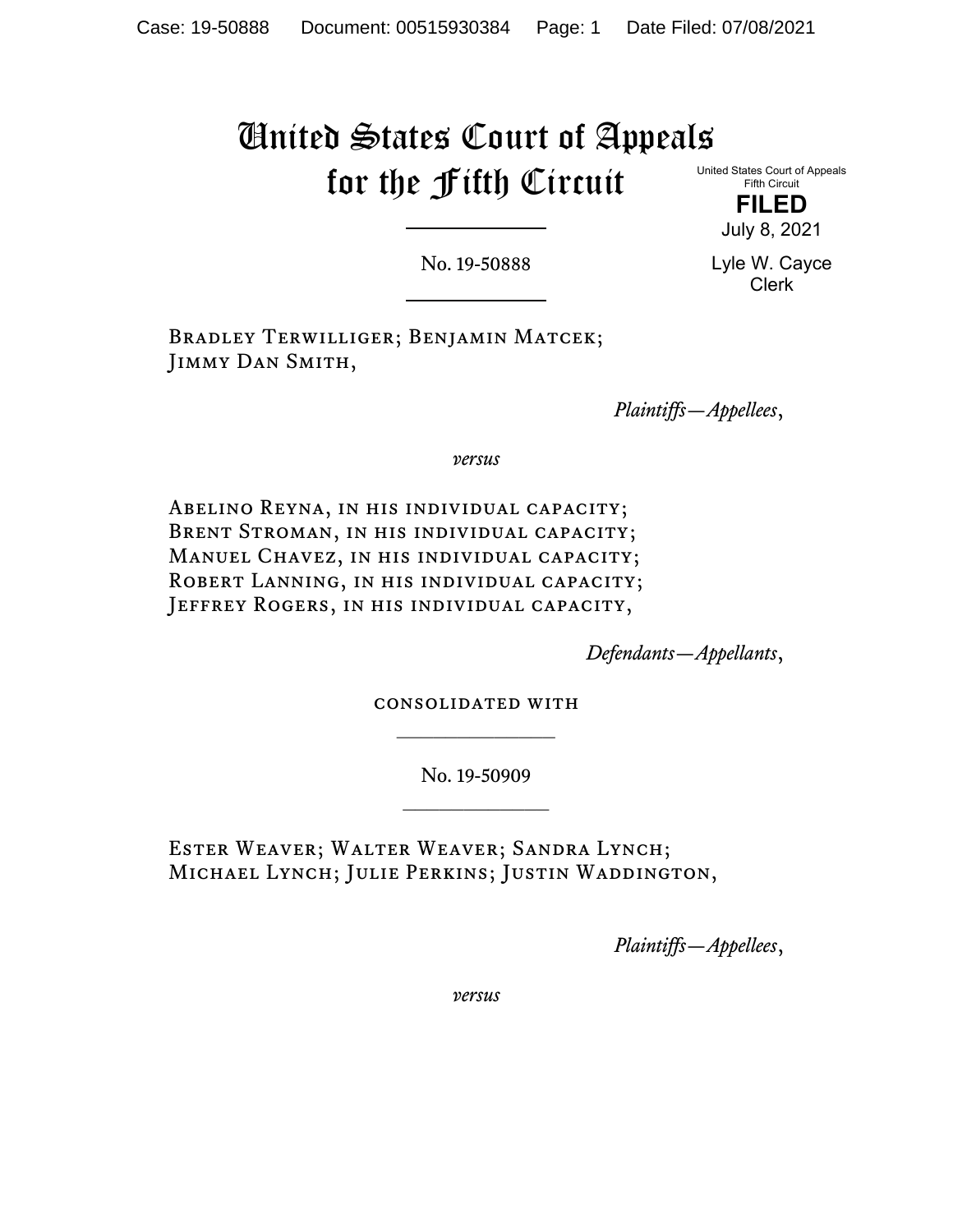Abelino Reyna, Elected District Attorney for McLennan County, Texas, in his individual capacity; Brent Stroman, Chief of Police for the Waco Police Department, in his individual capacity; Manuel Chavez, Waco Police Department Detective, in his individual capacity; Robert Lanning, in his Individual Capacity; Det. Jeffrey Rogers, in his Individual CAPACITY,

*Defendants—Appellants*,

## consolidated with  $\frac{1}{2}$

No. 19-50910  $\frac{1}{2}$ 

Daryle Walker; Michael Woods; Don Fowler; David Cepeda; Kevin Rash; Richard Kreder; Greg Corrales; BOBBY JOE SAMFORD; JIMMY SPENCER, JR.; CRAIG RODAHL; ARLEY HARRIS, III; RICHARD DAULEY,

*Plaintiffs—Appellees*,

*versus*

Abelino "Abel" Reyna, Elected District Attorney for McLennan County, Texas, in his individual capacity,

*Defendant—Appellant*,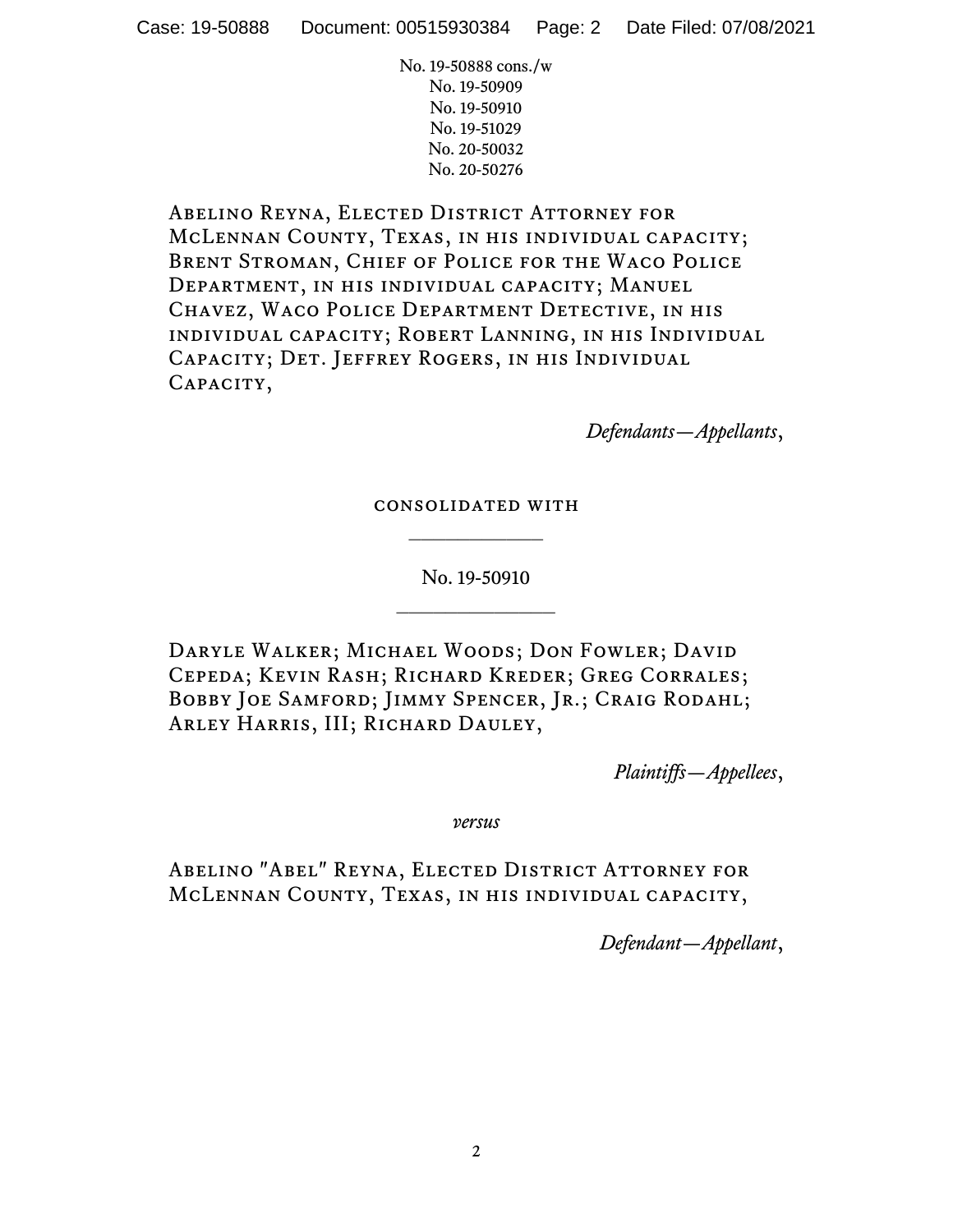# consolidated with  $\frac{1}{2}$

No. 19-51029  $\frac{1}{2}$ 

Daryle Walker; Michael Woods; Don Fowler; David Cepeda; Kevin Rash; Richard Kreder; Greg Corrales; BOBBY JOE SAMFORD; JIMMY SPENCER, JR.; CRAIG RODAHL; Arley Harris, III; Richard Dauley,

*Plaintiffs—Appellees*,

*versus*

Brent Stroman, Chief of Police for the Waco Police Department, in his individual capacity; Manuel Chavez, Waco Police Department Detective, in his individual capacity; Robert Lanning, in his individual capacity; Jeffrey Rogers, in his individual capacity,

*Defendants—Appellants*,

consolidated with

No. 20-50032  $\frac{1}{2}$ 

Christopher Eaton; Owen Bartlett; James Venable,

*Plaintiffs—Appellees*,

*versus*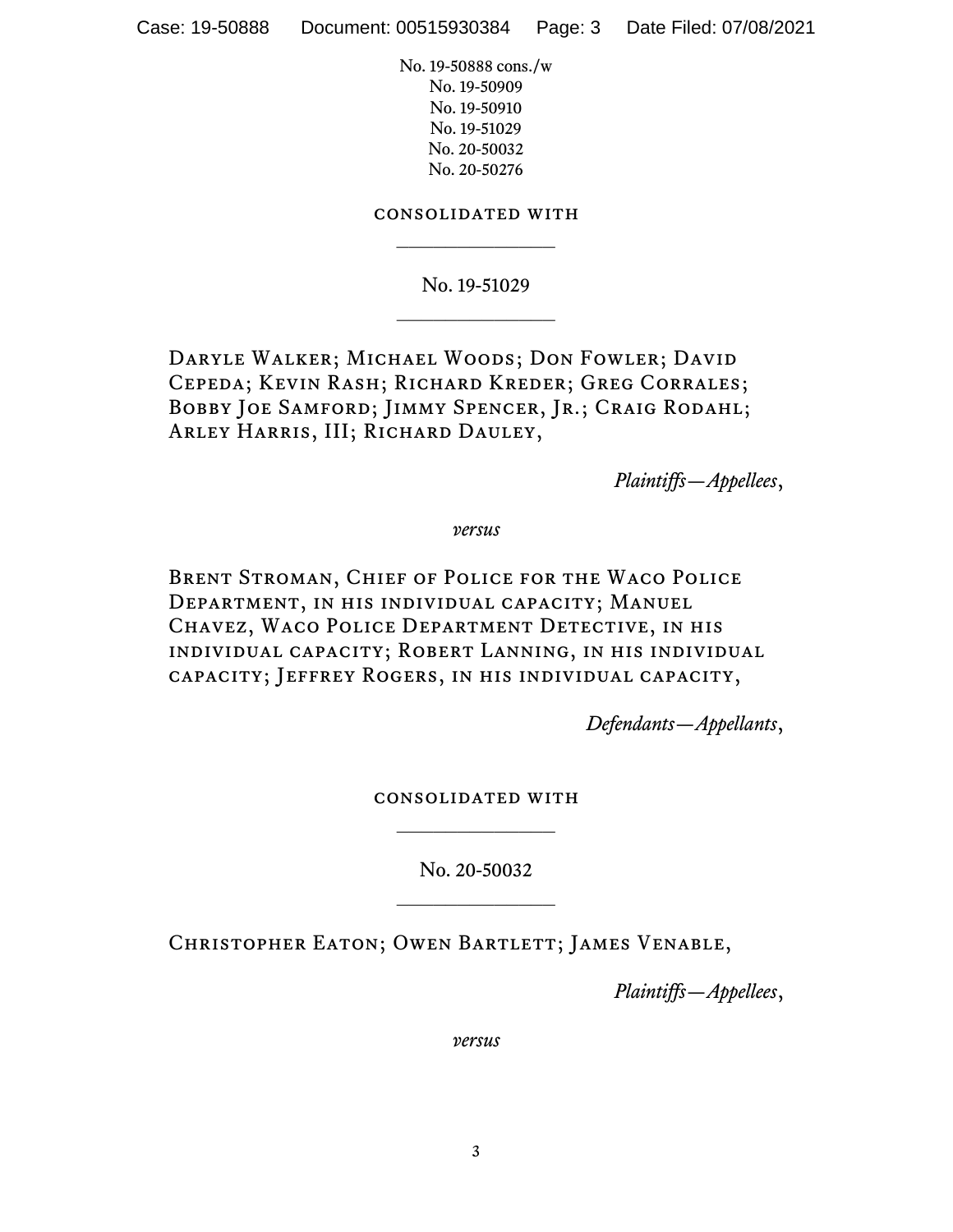CHIEF BRENT STROMAN, IN HIS INDIVIDUAL CAPACITY; DETECTIVE MANUEL CHAVEZ, IN HIS INDIVIDUAL CAPACITY; Assistant Chief Robert Lanning, in his individual capacity; Detective Jeffrey Rogers, in his individual capacity; Abelino "Abel" Reyna,

*Defendants—Appellants*,

consolidated with  $\frac{1}{2}$ 

> No. 20-50276  $\frac{1}{2}$  ,  $\frac{1}{2}$  ,  $\frac{1}{2}$  ,  $\frac{1}{2}$  ,  $\frac{1}{2}$  ,  $\frac{1}{2}$  ,  $\frac{1}{2}$

Theron Rhoten; Jonathan Lopez; Ryan William Craft; Jim Albert Harris; Bonar Crump, Jr.; Juan Carlos Garcia; Drew King,

*Plaintiffs—Appellees*,

*versus*

CHIEF BRENT STROMAN, IN HIS INDIVIDUAL CAPACITY; DETECTIVE MANUEL CHAVEZ, IN HIS INDIVIDUAL CAPACITY; Assistant Chief Robert Lanning, in his individual capacity; Detective Jeffrey Rogers, in his individual capacity; District Attorney Abelino Reyna, in his individual capacity,

*Defendants—Appellants*,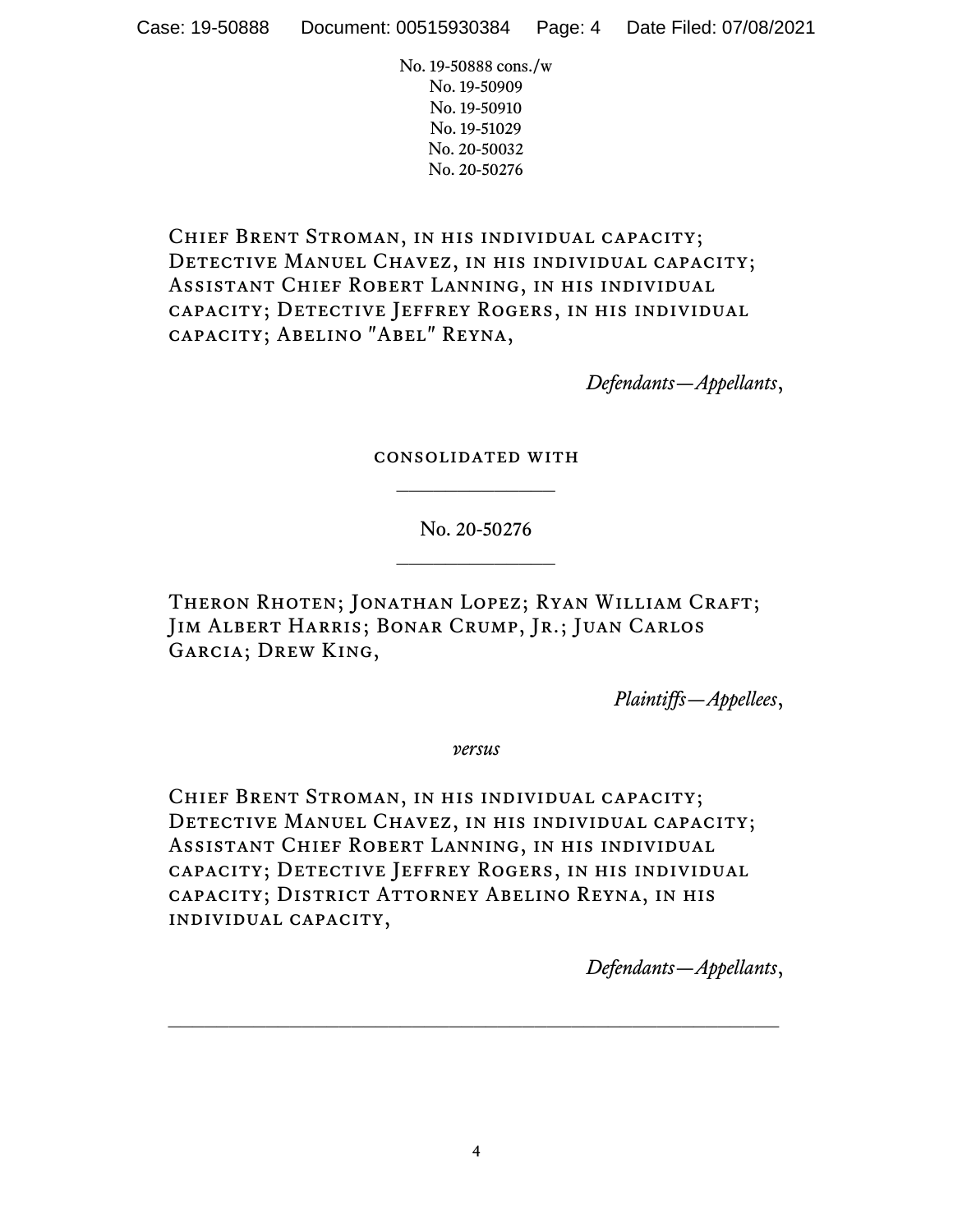Jim Albert Harris; Bonar Crump, Jr; Juan Carlos Garcia; Drew King,

*Plaintiffs—Appellees*,

*versus*

Manual Chavez, in his individual and official capacity; Chief Brent Stroman, in his individual capacity; Robert Lanning, in his individual capacity; Jeffrey Rogers, in his individual capacity; Abelino Reyna, in his individual and official capacity

*Defendants—Appellants*.

Appeal from the United States District Court for the Western District of Texas USDC 1:16-CV-599; 1:16-CV-1195; 1:17-CV-235; 1:16-CV-871; 1:16-CV-648; 1:17-CV-426

Before Higginbotham, Jones, and Higginson, *Circuit Judges*. Edith H. Jones, *Circuit Judge*:

A deadly shootout occurred at the Twin Peaks restaurant in Waco, Texas, at a gathering of hundreds of motorcyclists, including gang members. The Plaintiffs here filed several lawsuits against Waco public officials based on their arrests and detentions following the rampage. The series of § 1983 suits alleged Fourth Amendment violations against Abelino Reyna, the then-District Attorney of McLennan County; Brent Stroman, Chief of the Waco Police Department; Robert Lanning, the Assistant Waco Police Chief; Manuel Chavez and Jeffrey Rogers, both Waco Police Department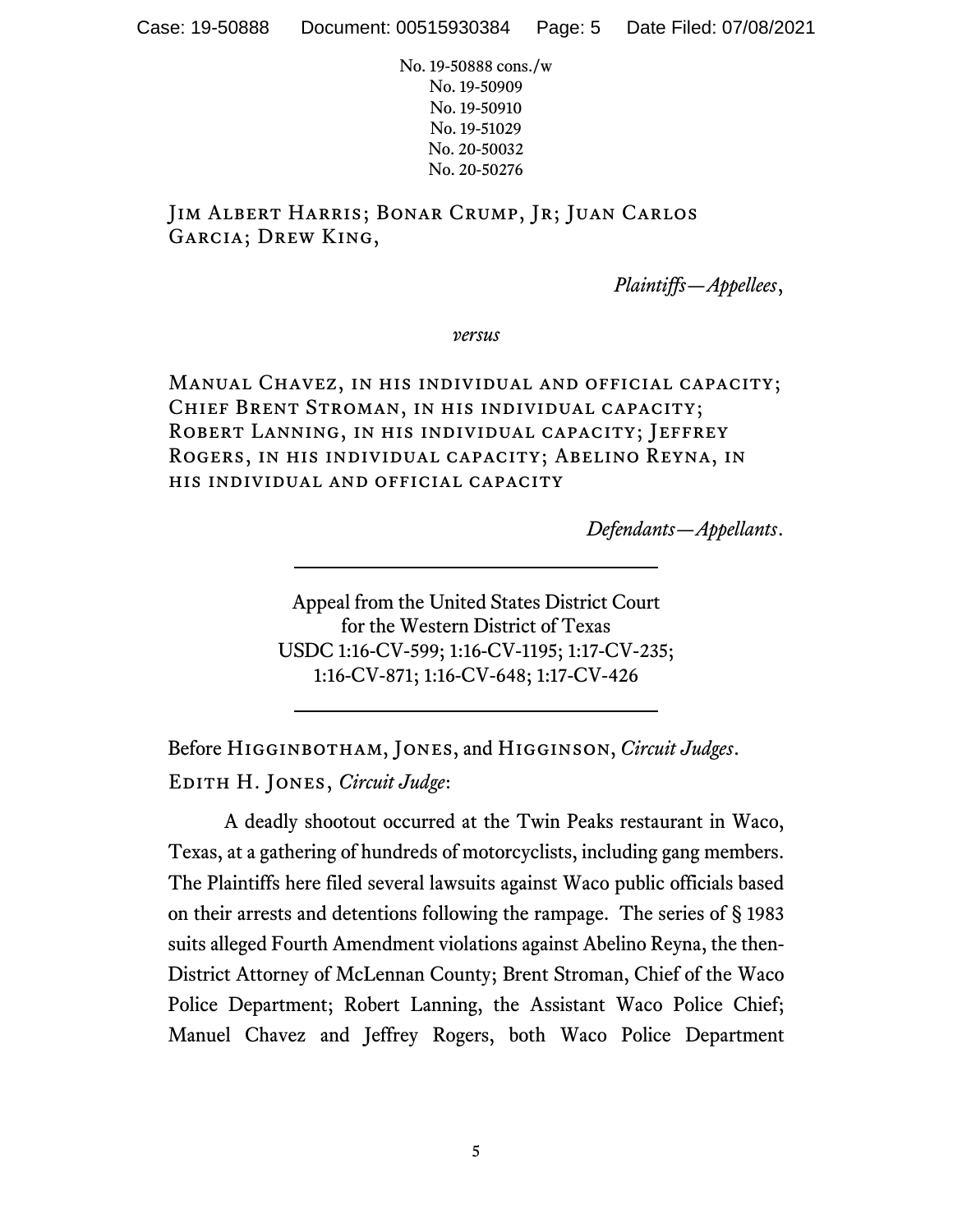detectives. [1](#page-5-0) The Defendants moved to dismiss asserting their qualified immunity and have appealed because the district court denied the motion in part. Since the specific facts lodged in each case against the Defendants are largely identical and the appellate briefing nearly verbatim alike by both sides, this court consolidated the appeals.

Having considered the facts and arguments, we REVERSE and RENDER as to Defendants Stroman and Lanning, AFFIRM in part and REVERSE in part as to Defendants Reyna, Chavez, and Rogers, and REMAND for further proceedings consistent with this opinion.

# **I. BACKGROUND**

The thirty-one plaintiffs were arrested after the Twin Peaks shooting for the felony charge of Engaging in Organized Criminal Activity ("EIOCA"). TEX. PENAL CODE § 71.02. Some are members of "independent motorcycle clubs" and others unaffiliated with clubs. They were detained at the scene immediately after the bloodbath or off premises later that day.

Hundreds of bikers representing numerous motorcycle clubs gathered for a meeting of the Texas Confederation of Clubs & Independents ("COC") on May 17, 2015 at the Twin Peaks restaurant in Waco, Texas. Members of both the Bandidos Motorcycle Club and Cossacks Motorcycle Club were present. Local law enforcement, aware of animosity between the Bandidos and Cossacks, monitored the meeting from the perimeter of the restaurant.

<span id="page-5-0"></span><sup>&</sup>lt;sup>1</sup> Other defendants were included in the lawsuits, but only these particular appellants pursued an interlocutory appeal.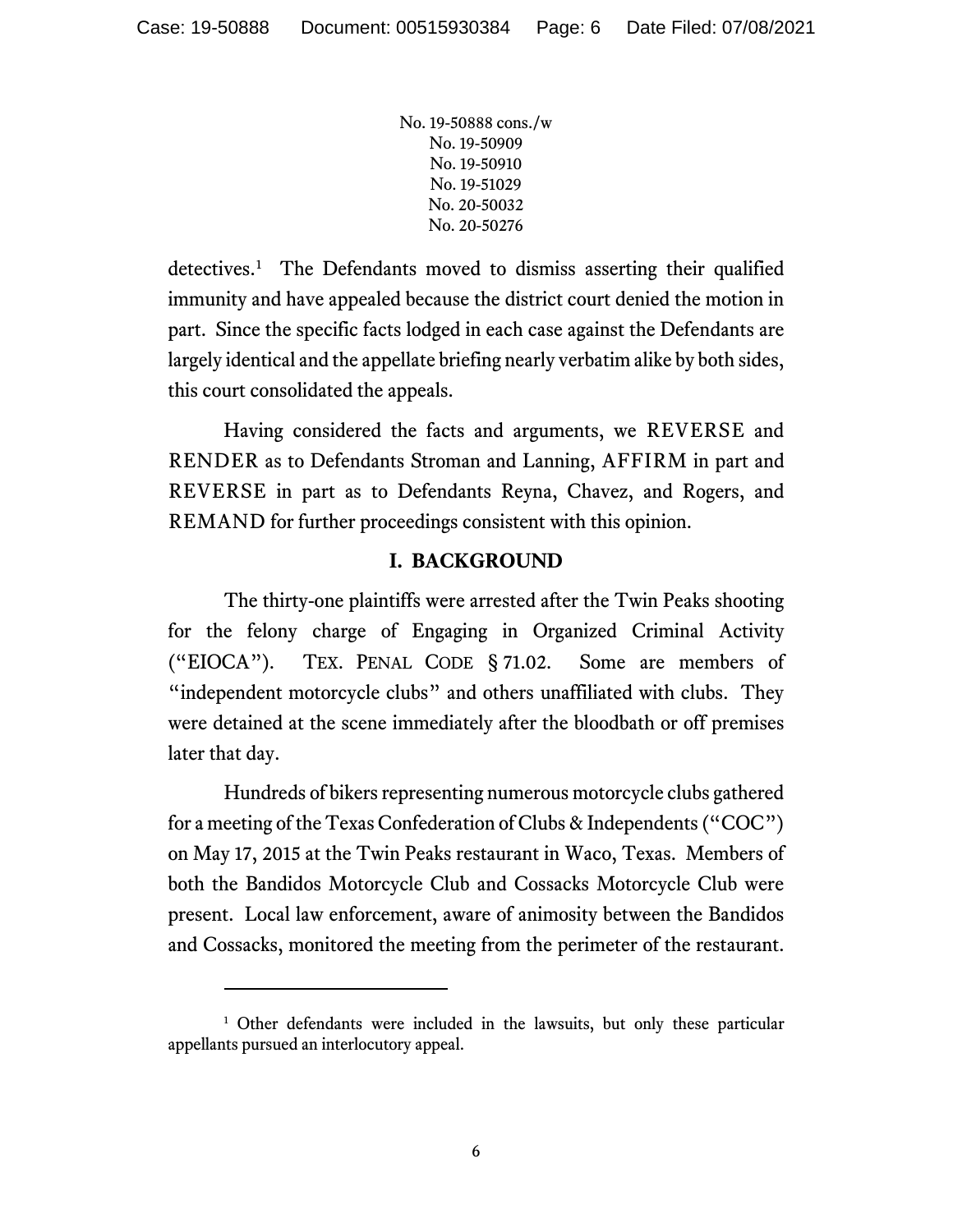Uniformed and undercover agents were present in an intelligence gathering capacity but had no evidence of planned violence. Nonetheless, violence erupted around noon. The ensuing shootout left nine victims dead and at least another twenty injured. Law enforcement officers, who had been forced to engage in defensive shooting, took control of the scene immediately after the violence and began investigating. Defendant Chavez was the detective in charge of the investigation.

After several hours, all COC attendees were transferred to the Waco Convention Center for questioning by law enforcement. Individual interviews continued well into the evening until the decision was made to arrest the motorcyclists who fit predetermined criteria—specifically, whether their support for or affiliation with the Bandidos or Cossacks was indicated by motorcycle club association and/or clothing, patches, key chains or other items.

Detective Chavez prepared and signed a form warrant affidavit which stated that:

[O]n or about May 17, 2015, in McLennan County, Texas, the said did then and there, as a member of a criminal street gang, commit or conspire to commit murder, capital murder, or aggravated assault, against the laws of the State.

My probable cause for said belief and accusation is as follows:

Three or more members and associates of the Cossacks Motorcycle Club (Cossacks) were in the parking lot of the Twin Peaks restaurant in Waco, McLennan County Texas. Three or more members of the Bandidos Motorcycle clubs (Bandidos) arrived in the parking lot of the Twin Peaks restaurant and engaged in an altercation with the members and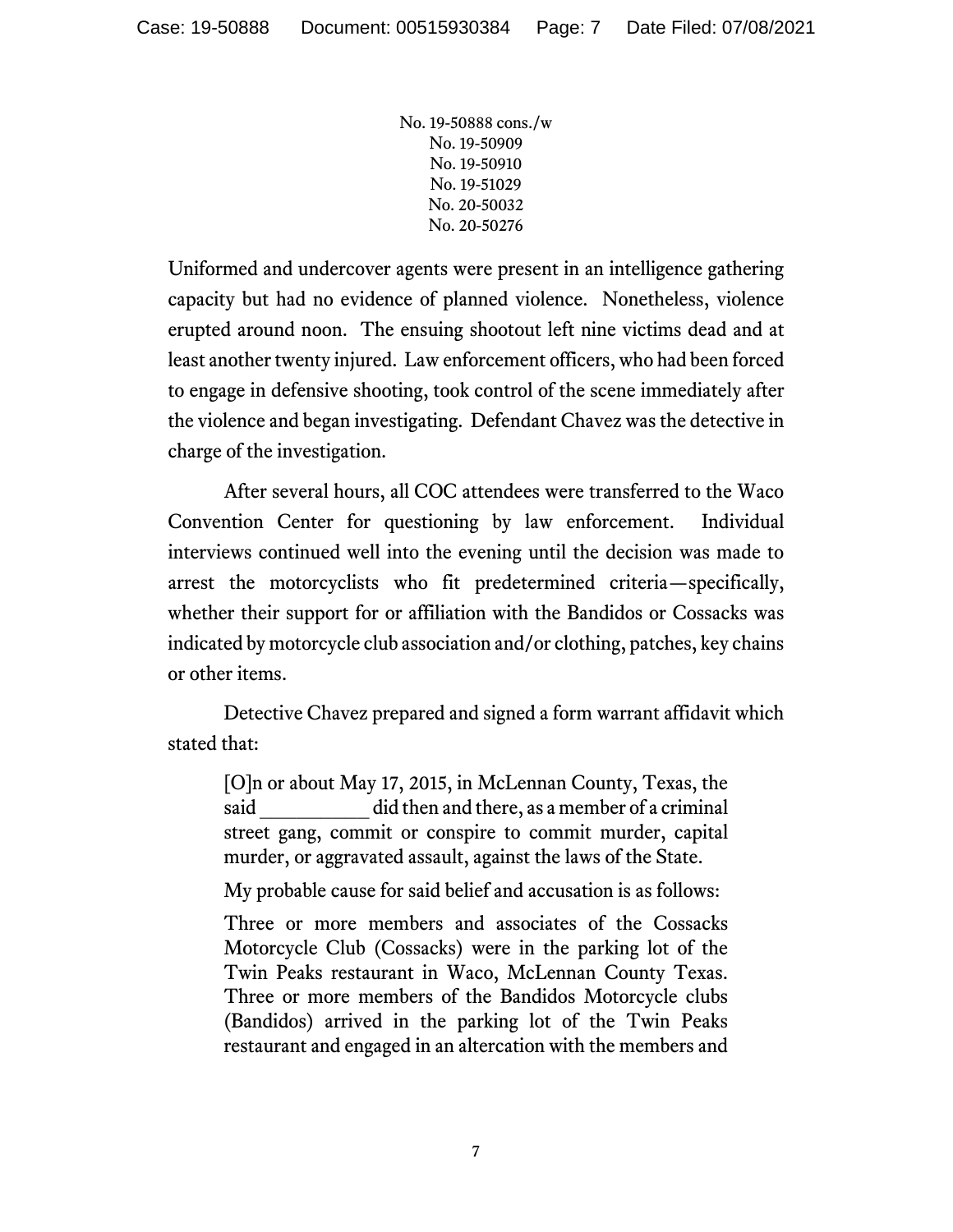associates of the Cossacks. During the course of the altercation, members and associates of the Cossacks and Bandidos brandished and used firearms, knives or other unknown edged weapons, batons, clubs, brass knuckles, and other weapons. The weapons were used to threaten and/or assault the opposing factions. Cossacks and Bandidos discharged firearms at one another. Members of the Waco Police Department attempted to stop the altercation and were fired upon by the Bandidos and/or Cossacks. Waco Police Officers returned fire, striking multiple gang members. During the exchange of gunfire, multiple persons where [sic] shot. Nine people died as a result of the shooting between the members of the biker gangs. Multiple other people were injured as a result of the altercation. The members and associates of the Cossacks and Bandidos were wearing common identifying distinctive signs or symbols and/or had an identifiable leadership and/or continuously or regularly associate in the commission of criminal activities. The Texas Department of Public Safety maintains a database containing information identifying the Cossacks and their associates as a criminal street gang and the Bandidos and their associates as a criminal street gang.

After the altercation, the subject was apprehended at the scene, while wearing common identifying distinct signs or symbols or had an identifiable leadership or continuously or regularly associate in the commission of criminal activities.

After the altercation, firearms, knives or other unknown edged weapons, batons, clubs, brass knuckles, and other weapons were recovered from members and associates of both criminal street gangs.

Multiple motorcycles with common identifying signs or symbols of the Cossacks and Bandidos and their associates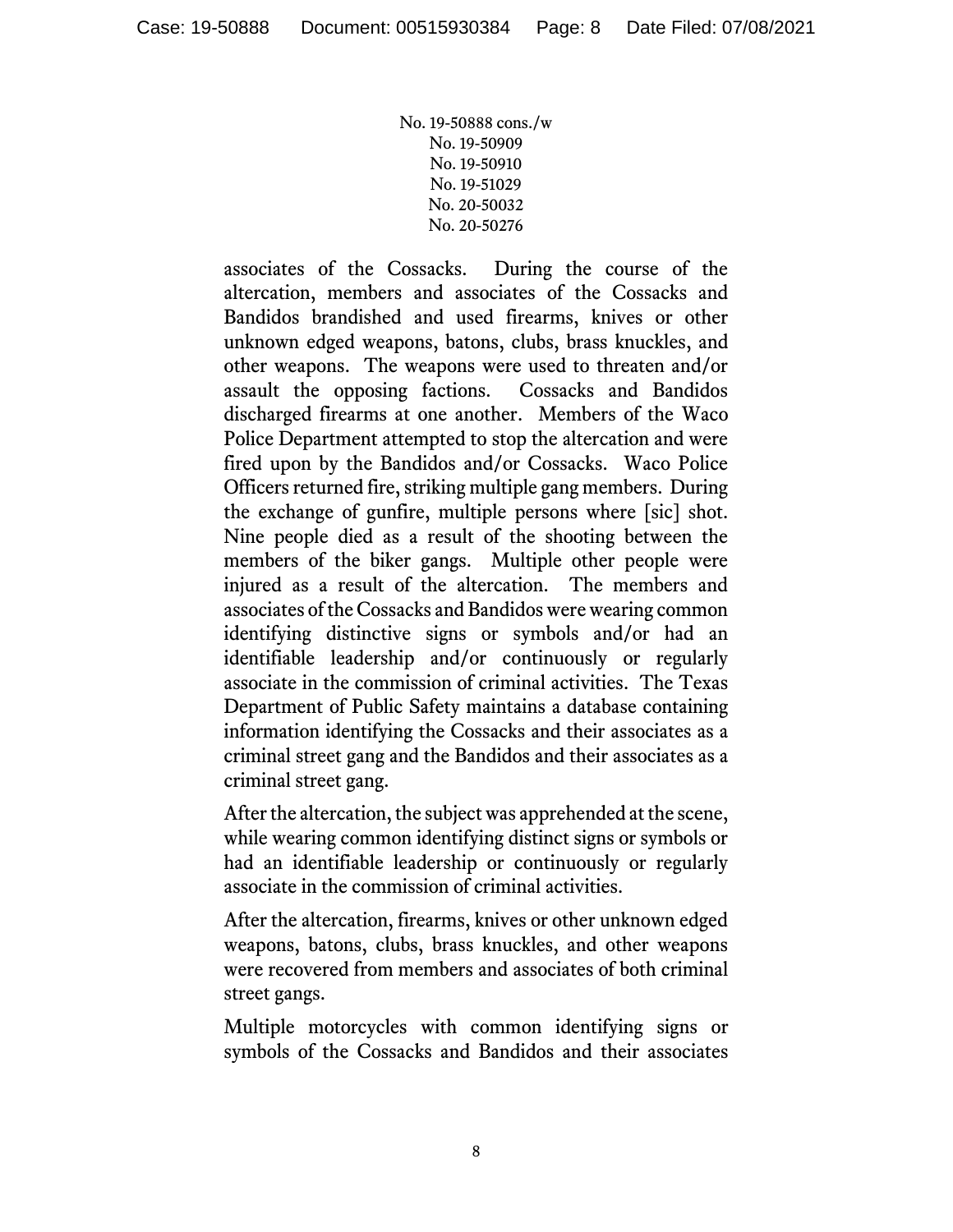were recovered at the scene. Additional weapons including: firearms, ammunition, knives, brass knuckles, and other weapons were found on the motorcycles.

The Plaintiffs were among 177 individuals arrested within the next several days using this form affidavit. Detective Chavez later testified that the names of those to be arrested pursuant to the warrant had been furnished to him. Eventually, only one case went to trial, a mistrial resulted, and the state dropped or reduced charges against the arrestees. No one has been prosecuted for the murders or injuries.

The Plaintiffs filed multiple § 1983 suits centering on their allegedly unlawful arrests without probable cause. Among others not covered here, one of their claims alleges that the Chavez affidavit facially failed to establish probable cause*. Malley v. Briggs*, 475 U.S. 335, 106 S. Ct. 1092 (1986). A second claim asserted that intentional or reckless false statements in the affidavit resulted in a warrant lacking probable cause. *Franks v. Delaware*, 438 U.S. 154, 98 S. Ct. 2674 (1978). The Plaintiffs also pled § 1983 conspiracy and bystander liability claims. [2](#page-8-0) The Defendants moved to dismiss on qualified immunity grounds, and District Attorney Reyna additionally claimed absolute prosecutorial immunity from suit. The district court dismissed the *Malley* claims as to all Defendants but denied the motion with

<span id="page-8-0"></span><sup>&</sup>lt;sup>2</sup> For the first time on appeal, the Plaintiffs have raised a supervisory liability claim. We do not consider this untimely addition. Their argument that the complaint contained facts sufficient to put the Defendants on notice of the supervisory theory of liability is unpersuasive. An argument "not raised before the district court . . . is . . . 'waived and cannot be raised for the first time on appeal.'" *In re Deepwater Horizon*, 857 F.3d 246, 251 (5th Cir. 2017) (quoting *LeMaire v. La. Dep't of Transp. & Dev.*, 480 F.3d 383, 387 (5th Cir. 2007)).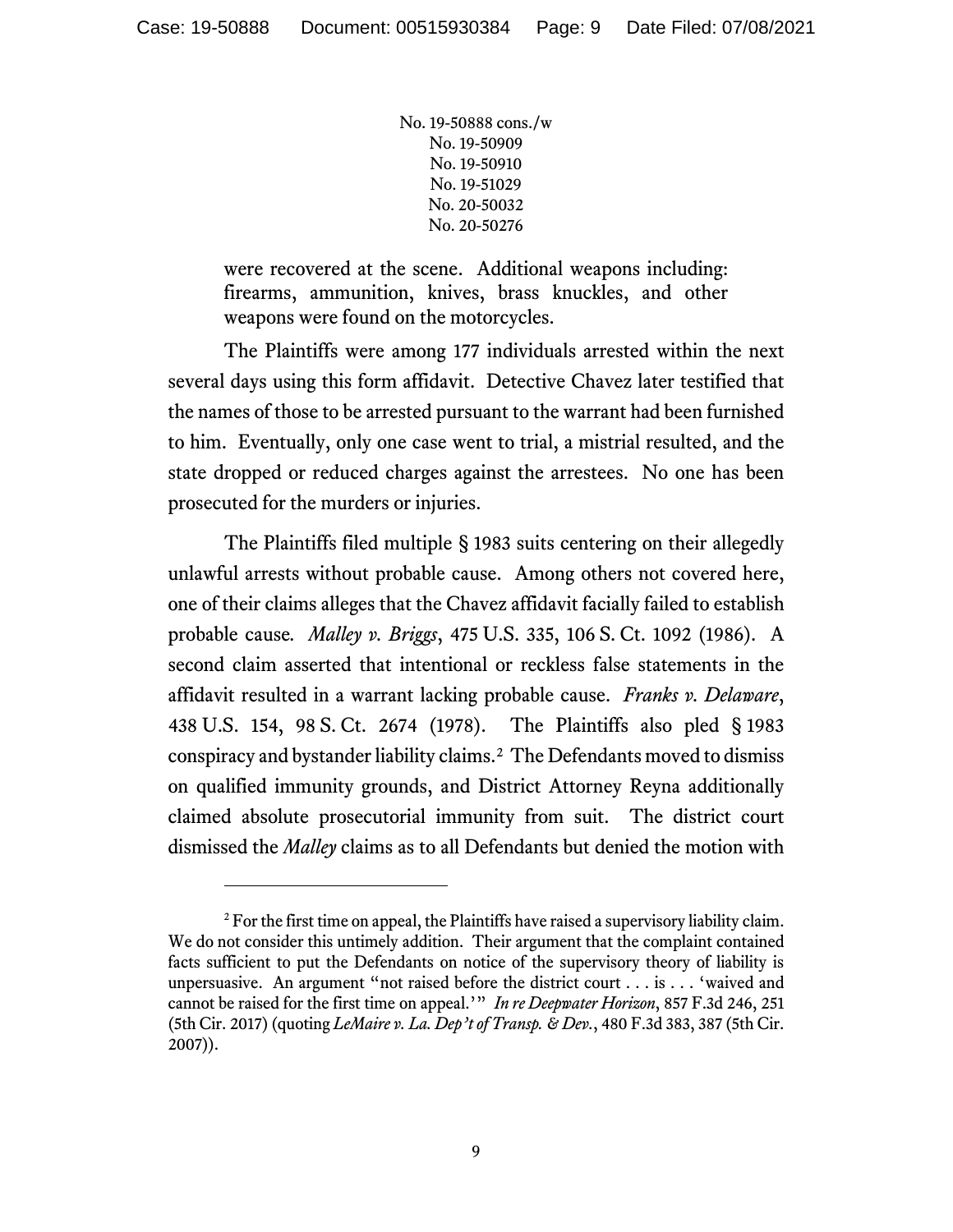respect to the *Franks*, conspiracy, and bystander claims. The Defendants then filed this interlocutory appeal based on the denial of qualified and absolute immunity. *Mitchell v. Forsyth*, 472 U.S. 511, 105 S. Ct. 2806 (1986).[3](#page-9-0)

#### **II. DISCUSSION**

This court reviews *de novo* a district court's denial of a motion to dismiss on grounds of qualified or absolute immunity. *Morgan v. Chapman*, 969 F.3d 238, 244 (5th Cir. 2020). That ruling is a collateral order susceptible of immediate appellate review. *Behrens v. Pelletier*, 516 U.S. 299, 307, 116 S. Ct. 834, 839 (1996). Our review is "restricted to determinations 'of question[s] of law' and 'legal issues,' and . . . do[es] not consider 'the correctness of the plaintiff's version of the facts.'" *Atteberry v. Nocona Gen. Hosp.*, 430 F.3d 245, 251–52 (5th Cir. 2005) (quoting *Mitchell*, 472 U.S. at 528, 105 S. Ct. at 2816). Further, all well-pleaded facts must be accepted as true and viewed in the light most favorable to the plaintiffs. *Anderson v. Valdez*, 845 F.3d 580, 589 (5th Cir. 2016).

"To survive a motion to dismiss, a complaint must contain sufficient factual matter, accepted as true, to 'state a claim to relief that is plausible on its face.'" *Ashcroft v. Iqbal*, 556 U.S. 662, 678, 129 S. Ct. 1937, 1949 (2009) (quoting *Bell Atl. Corp. v. Twombly*, 550 U.S. 544, 570, 127 S. Ct. 1955, 1974 (2007)). "A claim has facial plausibility when the plaintiff pleads factual content that allows the court to draw the reasonable inference that the defendant is liable for the misconduct alleged." *Id*. These standards are the same when a motion to dismiss is based on qualified immunity. *Dyer v.* 

<span id="page-9-0"></span><sup>3</sup> No cross-appeal was filed to preserve the *Malley* claims.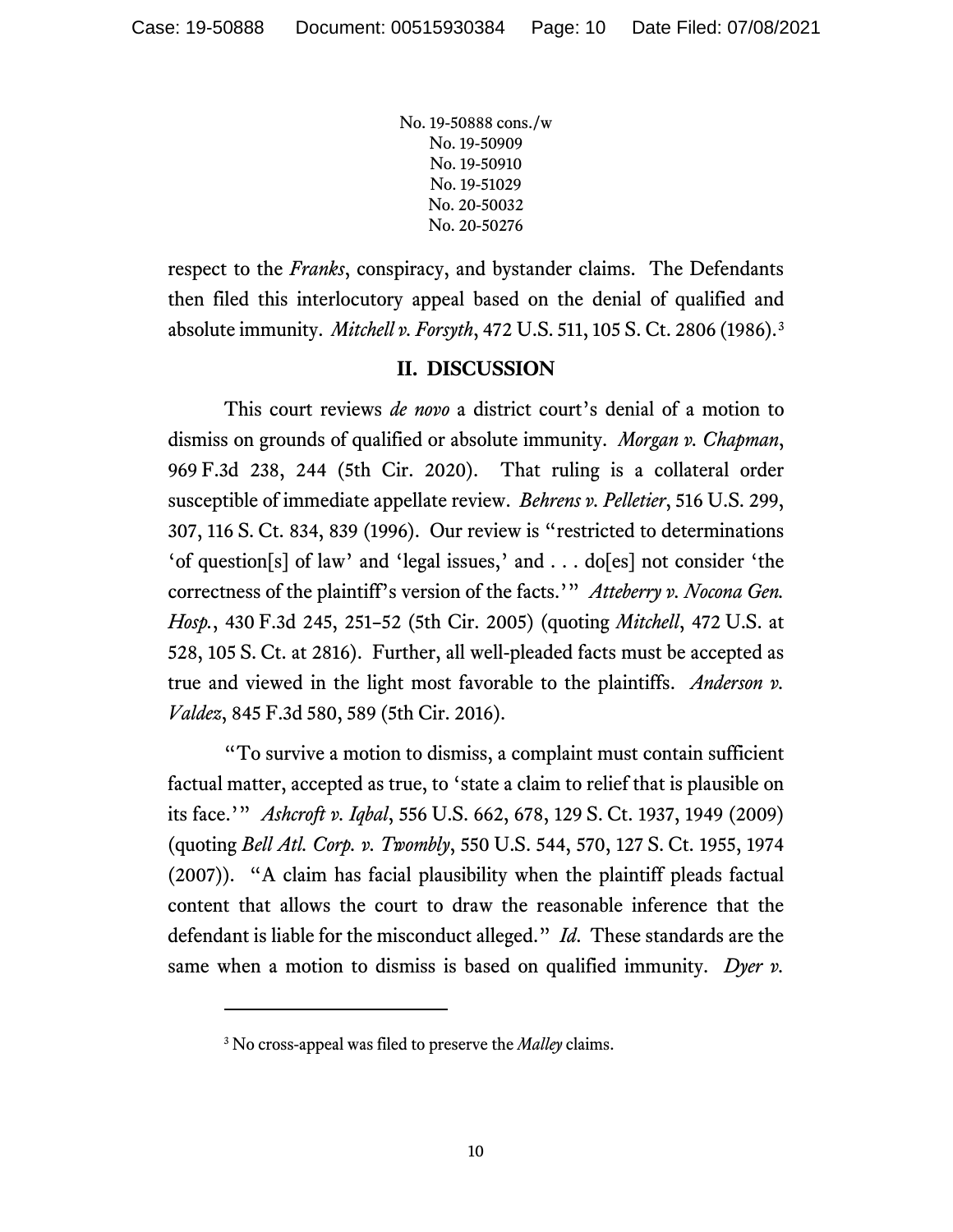*Houston*, 964 F.3d 374, 379 (5th Cir. 2020). The crucial question is "whether the complaint pleads facts that, if true, would permit the inference that Defendants are liable under § 1983 . . . and would overcome their qualified immunity defense." *Hinojosa v. Livingston*, 807 F.3d 657, 664 (5th Cir. 2015). It is the plaintiff's burden to demonstrate that qualified immunity is inappropriate. *See Club Retro, L.L.C. v. Hilton*, 568 F.3d 181, 194 (5th Cir. 2009).

On appeal, D.A. Reyna asserts absolute prosecutorial immunity, and all Defendants claim qualified immunity from the Plaintiffs' *Franks* claim and other liability theories. We discuss each of these issues in turn.

# **A. Absolute Immunity**

Prosecutors are shielded by absolute immunity for activities "intimately associated with the judicial phase of the criminal process," including "initiating a prosecution and [] presenting the State's case." *Imbler v. Pachtman*, 424 U.S. 409, 430–31, 96 S. Ct. 984, 995 (1976). Absolute immunity is premised on the nature of the function performed by the prosecutor, not on the actor's title. *Forrester v. White*, 484 U.S. 219, 229, 108 S. Ct. 538, 545 (1988). Consequently, a prosecutor's absolute immunity does not extend to "advising the police in the investigative phase of a criminal case" where qualified immunity is sufficient. *Burns v. Reed*, 500 U.S. 478, 493, 111 S. Ct. 1934, 1943 (1991). Further, a prosecutor has no absolute immunity for personally attesting to the truth of evidence presented to the court or exercising judgment going to the truth or falsity of that evidence. *Spivey v. Robertson*, 197 F.3d 772, 775 (5th Cir. 1999) (discussing *Kalina v. Fletcher*, 522 U.S. 118, 118 S. Ct. 502 (1997)).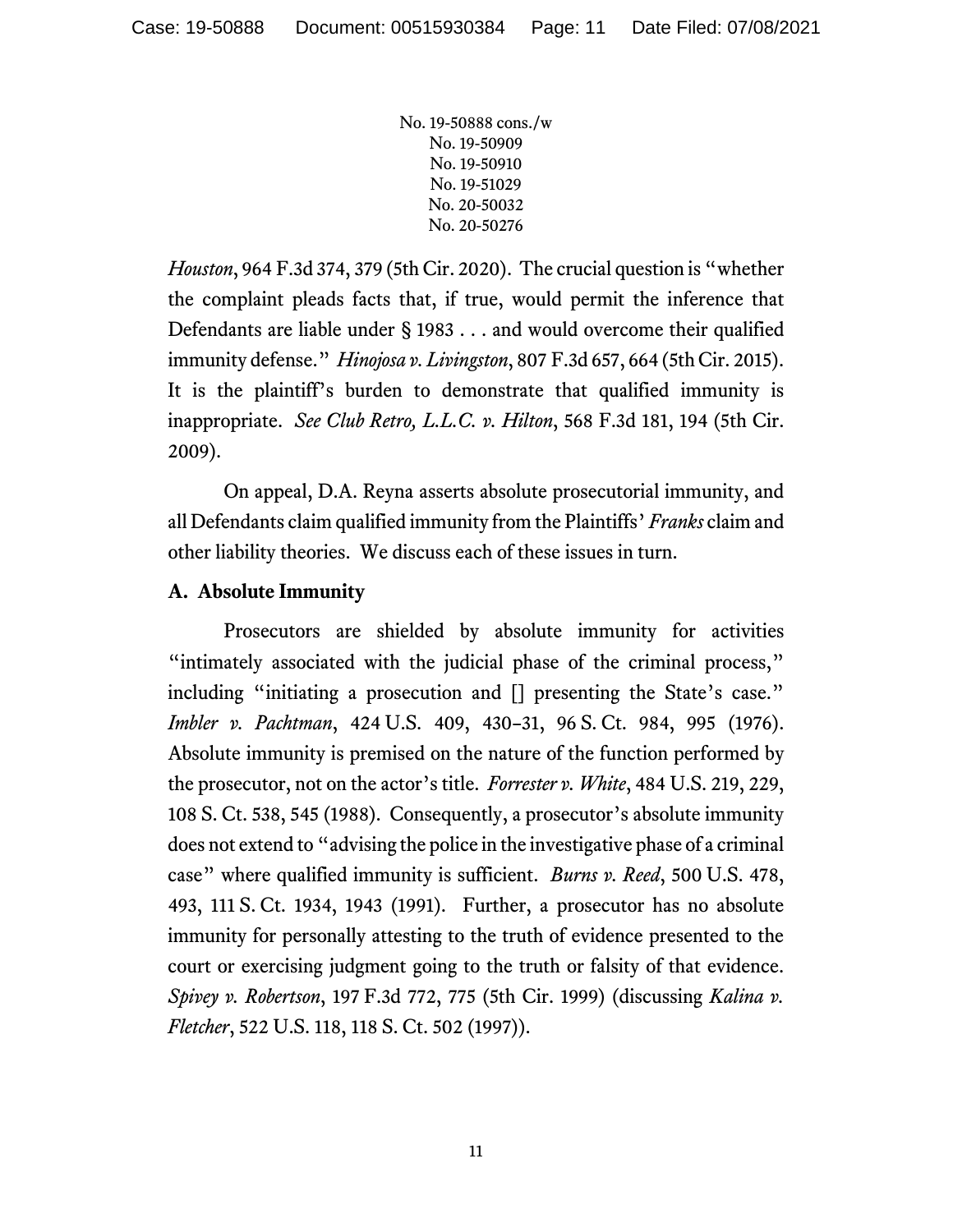The Plaintiffs allege that Reyna was the driving force behind the mass arrests and told Asst. Chief Lanning that "'all bikers wearing colors' should be arrested." Further, the Plaintiffs allege, Reyna was present at the scene "investigating the shooting" and "publicly acknowledged that he took the unusual step of assisting law enforcement and was involved in the actual investigation of the incident." The complaint states that "Reyna investigated the scene within hours of the incident, took photographs of the scene, reviewed information as it became known, and in all respects inserted himself in the role of an investigator/detective." The Plaintiffs allege that Reyna was continuously updated on May 17 as to the status of the investigation. Moreover, Reyna had access to video footage corroborative of law enforcement interviews that revealed many COC attendees, including many of those arrested, had no connection to the violence or parties involved in the violence.

Reyna acknowledges that he received information gleaned by Texas Department of Public Safety investigative interviews, which furnished the factual basis for the offense criteria used in the probable cause affidavits. He contends that in so doing, he was acting as an advocate supplying legal advice based on the investigators' facts. Were this the sum of his activities, it would fall comfortably within the protection of absolute immunity. *See Spivey,*  197 F.3d at 776 (discussing *Kalina,* 522 U.S. at 123–31, 118 S. Ct. at 505–10). Formulating factual criteria sufficient to satisfy probable cause from the investigative materials reflects a prosecutor's "suggesting legal conclusions on the facts already given." *Id.* Nor would this conclusion be contraindicated by the allegation that Reyna merely involved himself in the decision to arrest by informing Chief Stroman that there was "sufficient probable cause to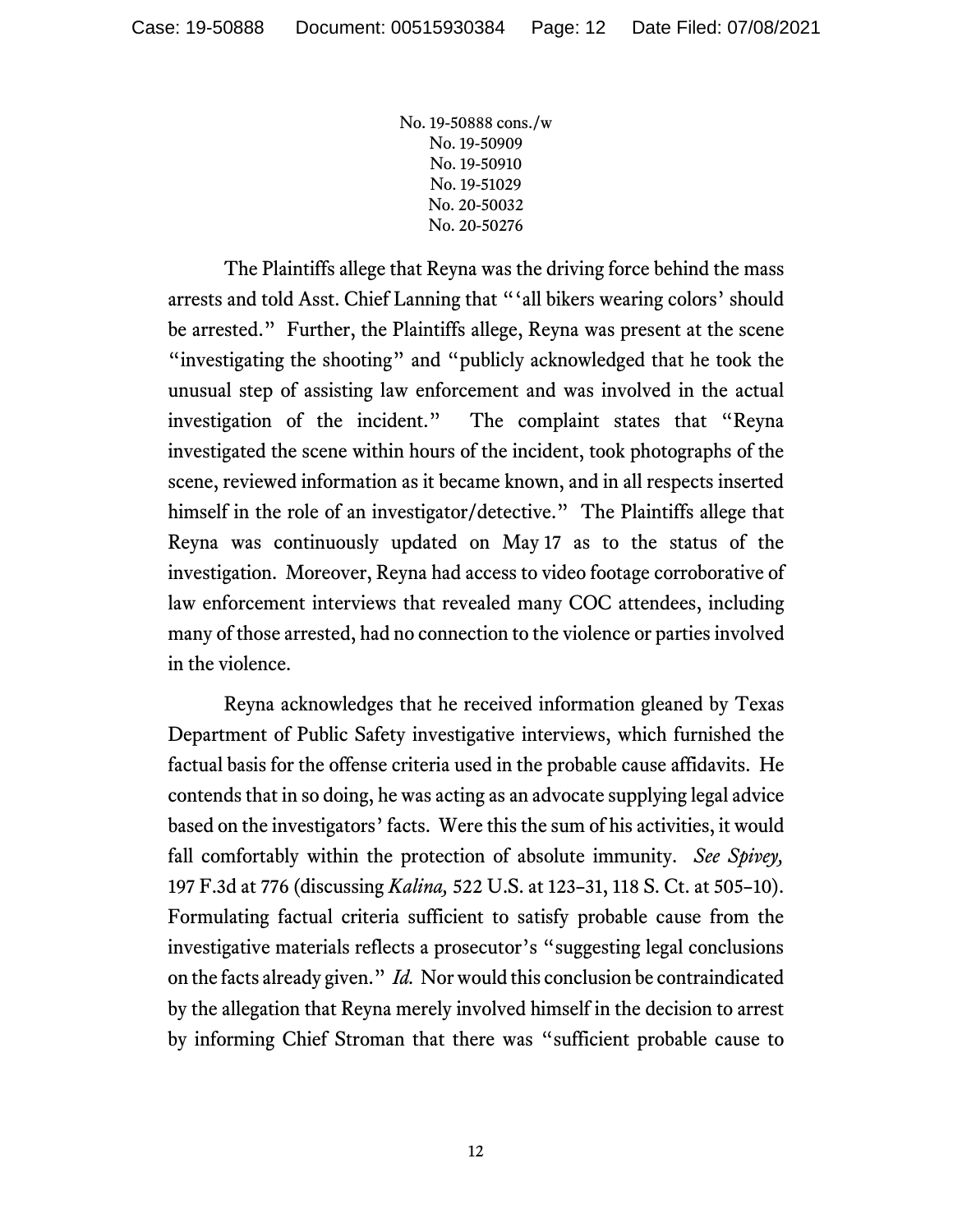arrest any biker who was present and appeared by virtue of clothing or personal effects to be affiliated with the Bandidos or Cossacks."

As shown by the preceding recitation, however, merely giving legal advice was not the sum of Reyna's alleged conduct in personally investigating the scene of the fracas and taking photographs. That he was allegedly "[c]reating or manufacturing new facts" distinguishes Reyna's actions at the scene from those of an advocate supplying legal advice. *Id*. Moreover, although the ultimate import of this is less clear, the fact that Reyna was constantly in touch as the investigation proceeded and had access to allegedly exculpatory video and interview evidence, yet still decided to approve a global arrest warrant for EIOCA, implies that he "exercised judgement going to the truth or falsity of the evidence." *Id.* Taking the facts as pled in the light most favorable to the Plaintiffs, Reyna's conduct exceeded his prosecutorial function, and some of his actions were more akin to those of a law enforcement officer conducting an investigation. *See Buckley v. Fitzsimmons,* 509 U.S. 259, 273, 113 S. Ct. 2606, 2616 (1993) ("When a prosecutor performs the investigative functions normally performed by a detective or police officer, it is neither appropriate nor justifiable that, for the same act, immunity should protect the one and not the other." (internal quotations and citations omitted)). Based on the pleadings pertaining to his investigative activity, D.A. Reyna's immunity is limited to that of a law enforcement officer.

#### **B.** *Franks* **Liability**

The Plaintiffs assert that the warrant affidavit signed by Detective Chavez was woefully deficient and false with respect to each of them, causing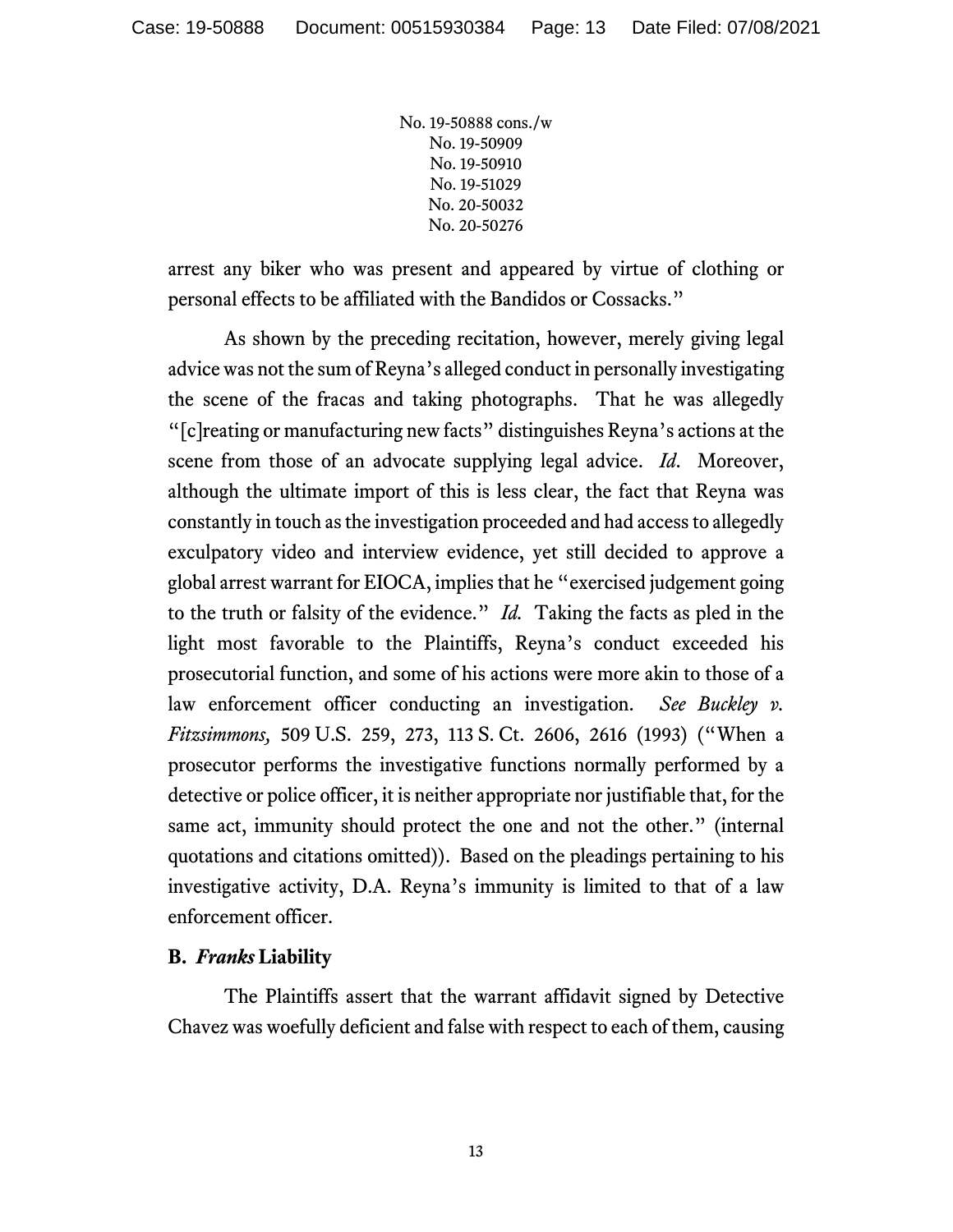their false arrests and extended detentions without probable cause. They contend that all of the Defendants can be held liable for the affidavits' shortcomings. Assessing these liability claims and the Defendants' responsive qualified immunity claims on the bare pleadings is difficult.

The Plaintiffs allege that these Defendants knowingly or with reckless disregard for the truth provided false information to secure the arrest warrants. *Franks*, 438 U.S. at 171, 98 S. Ct. at 2684; *Hart v. O'Brien,*  127 F.3d 424, 448 (5th Cir. 1997). The *Franks* case arose in the context of a search warrant, but its rationale extends to arrest warrants. *See Melton v. Phillips*, 875 F.3d 256, 262 (5th Cir. 2017) (en banc). Liability under *Franks* can arise from either material misstatements or material omissions in warrant affidavits. *Michalik v. Hermann,* 422 F.3d 252, 258 n.5 (5th Cir. 2005); *United States v. Martin*, 615 F.2d 318, 328 (5th Cir. 1980) (citing cases). Functionally, the holding of *Franks* is an exception to the independent intermediary doctrine, which provides that "if facts supporting an arrest are placed before an independent intermediary such as a magistrate or grand jury, the intermediary's decision breaks the chain of causation for false arrest, insulating the initiating party." *Cuadra v. Houston Indep. Sch. Dist.*, 626 F.3d 808, 813 (5th Cir. 2010) (citation and internal quotation marks omitted). But "the chain of causation remains intact if it can be shown that the deliberations of that intermediary were in some way tainted by the actions of the defendant." *Id.* To determine taint, the essential inquiry is whether "there remains sufficient content in the warrant affidavit to support a finding of probable cause" *after* the "material that is the subject of the alleged falsity or reckless disregard is set to one side." *Franks*, 438 U.S. at 171–72, 98 S. Ct. at 2684.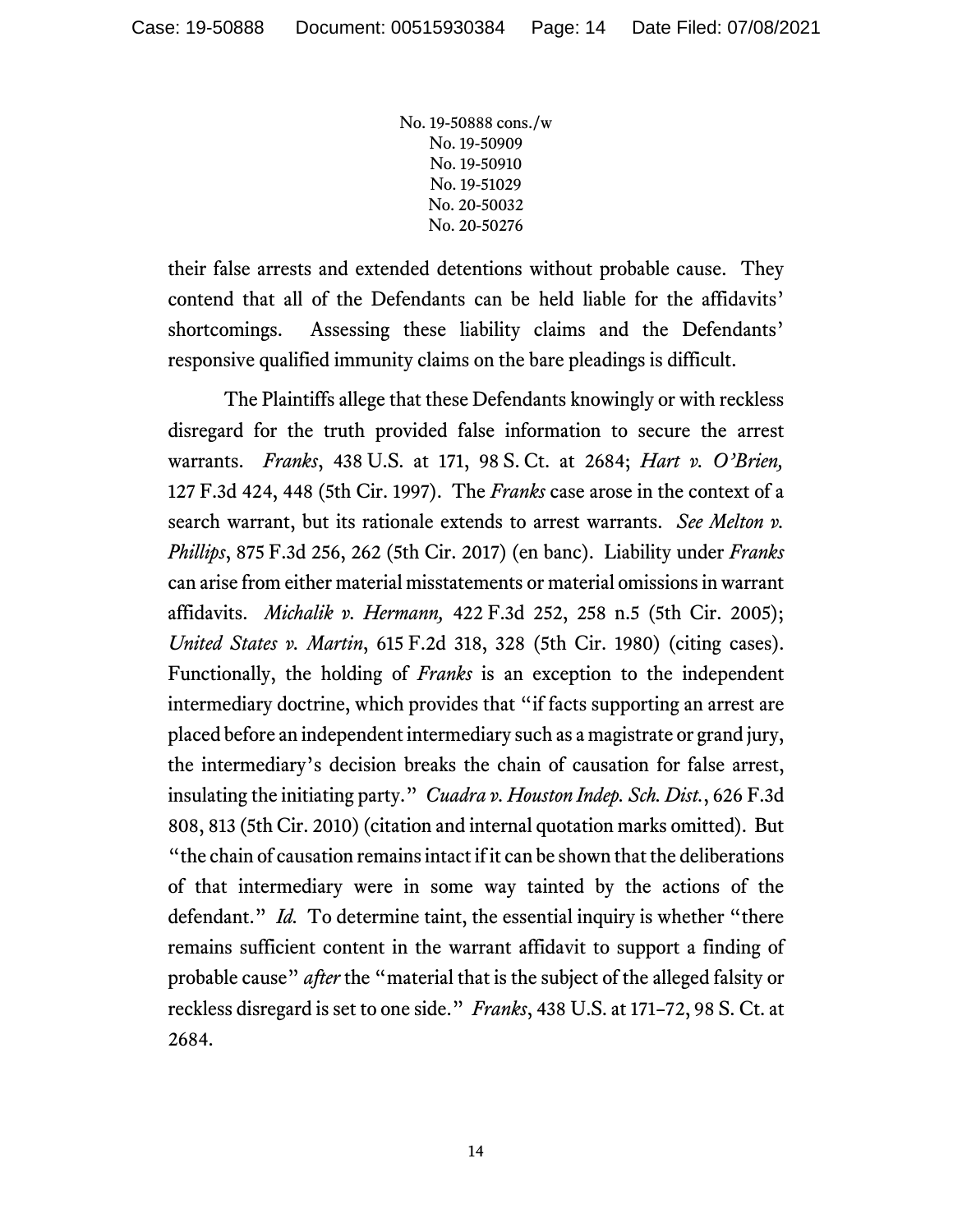The issues raised here by the Plaintiffs concern both the sufficiency of the affidavit signed by Chavez and the extent to which non-signer Defendants may be held responsible for any material false statements or omissions.

# **1. Sufficiency of the Affidavit**

Probable cause is a "'practical, nontechnical conception' that deals with 'the factual and practical considerations of everyday life on which reasonable and prudent men, not legal technicians, act.'" *Maryland v. Pringle*, 540 U.S. 336, 370, 124 S. Ct. 795, 799 (2003) (internal citations and quotations omitted). It turns "'on the assessment of probabilities in particular factual contexts—not readily, or even usefully, reduced to a neat set of legal rules.'" *Id*. at 371, 124 S. Ct. at 800 (quoting *Illinois v. Gates*, 462 U.S. 213, 232, 103 S. Ct. 2317, 2329 (1983)). Instead, courts must look to the "totality of the circumstances" and decide "whether these historical facts, viewed from the standpoint of an objectively reasonable police officer" demonstrate "a probability or substantial chance of criminal activity." *District of Columbia v. Wesby*, 138 S. Ct. 577, 586, 588 (2018) (quotations and citations omitted). But while "[p]robable cause 'is not a high bar,'" *id*. at 586 (quotation and citation omitted), "the belief of guilt must be particularized with respect to the person to be searched or seized," *Pringle*, 540 U.S. at 371, 124 S. Ct. at 800.

We emphasize that standing alone, as the district court held, the warrant affidavit sufficiently alleged probable cause to arrest those to whom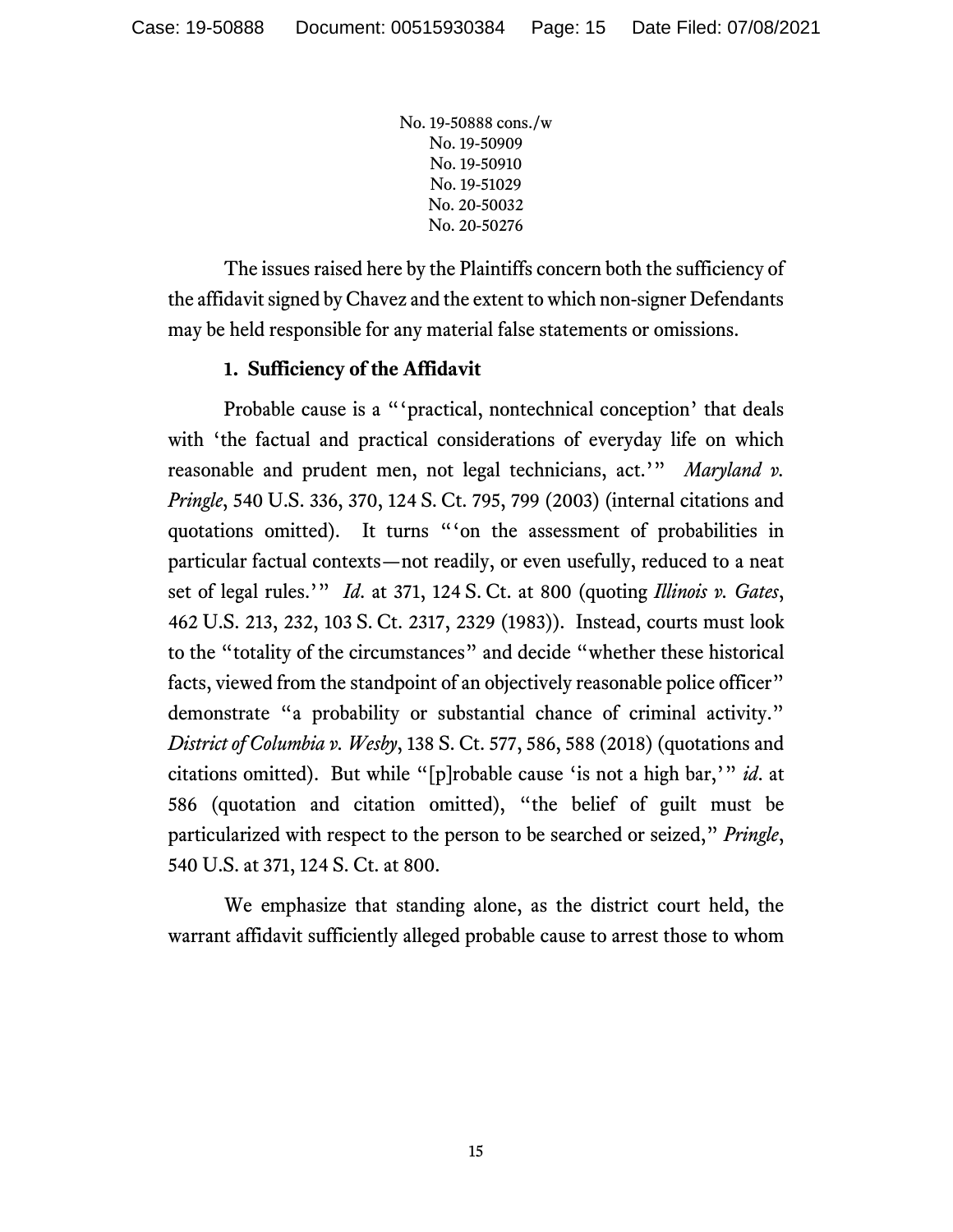its facts applied.[4](#page-15-0) That members or associates of the Bandidos and Cossacks instigated and were involved in the Twin Peaks shootout, and that their conduct rose to the level of violating the EIOCA were conclusions reasonably and objectively drawn from the events of the day. Against this backdrop, however, the issue raised by the Plaintiffs' allegations is whether the facts and resulting "belief of guilt" were sufficiently particularized as to each of them. *Id*.

Broadly, the Plaintiffs can be sorted into two groups: those detained at the Twin Peaks and those arrested elsewhere. The latter group includes Bradley Terwilliger, Benjamin Matcek, and Jimmy Dan Smith, who were initially arrested away from the scene, in the parking lot of a closed business, on separate charges<sup>[5](#page-15-1)</sup> and were re-arrested several days later on the EIOCA charge pursuant to the form affidavit. The remaining twenty-eight Plaintiffs were all detained at the scene. All thirty-one Plaintiffs challenge the sufficiency of the affidavit on essentially similar grounds. First, they deny affiliation with the Bandidos or Cossacks,<sup>[6](#page-15-2)</sup> and any involvement with or membership in a "criminal street gang." They all claim that any jackets, vests, or insignia they were wearing were lawful and that their behavior before

<span id="page-15-0"></span><sup>4</sup> This court reviews probable cause determinations *de novo. United States v. Lopez-Moreno,* 420 F.3d 420, 430 (5th Cir. 2005).

<span id="page-15-2"></span><span id="page-15-1"></span><sup>&</sup>lt;sup>5</sup> Terwilliger was arrested for unlawfully carrying a weapon ("UCW"). Matcek was arrested for UCW and criminal trespass. Smith was arrested and charged with "Directing Activities of Criminal Street Gangs." TEX. PENAL CODE § 71.023.

<sup>&</sup>lt;sup>6</sup> Many, however, are members of other allegedly independent motorcycle clubs.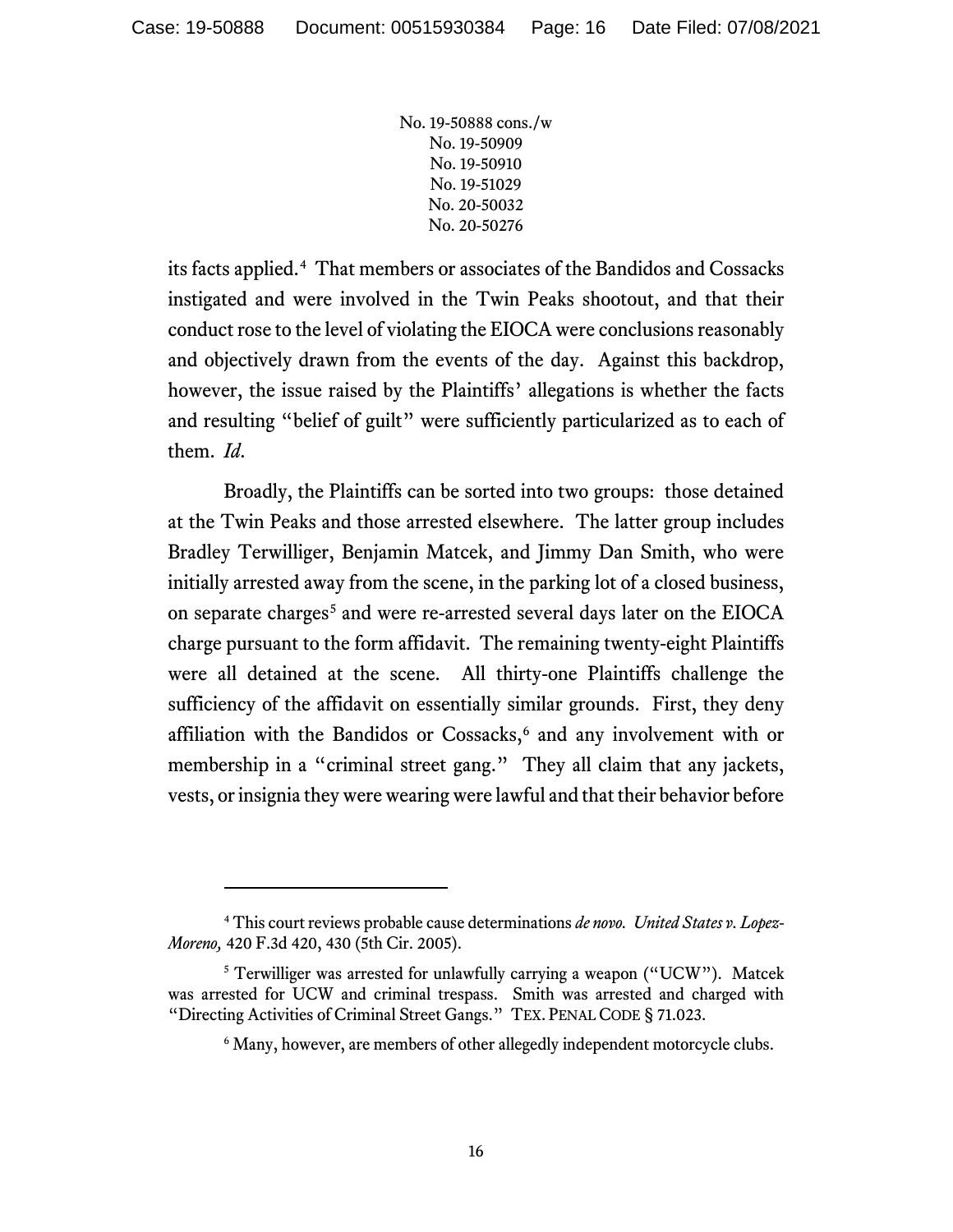and during the incident was lawful.<sup>[7](#page-16-0)</sup> Merely denying these facts is insufficient to establish colorable *Franks* liability, as is noted below. But the Plaintiffs go further in alleging that the Defendants deliberately excluded relevant information that would have weighed against individualized probable cause, such as video evidence, witness interviews, and membership in motorcycle clubs known to be independent and not affiliated with the Bandidos or Cossacks.

Assuming that the foregoing allegations constitute materially false statements or omissions in the warrant affidavit as to each Plaintiff, *Franks*  requires the court to determine whether, excluding such errors and omissions, the remaining "corrected affidavit" establishes probable cause for the warrant's issuance. *Winfrey v. Rogers,* 901 F.3d 483, 495 (5th Cir. 2018) (citing *Franks,* 438 U.S. at 156, 98 S. Ct. at 2676). In this case, the remaining particularized facts in the affidavit are that "[a]fter the altercation, the subject was apprehended at the scene, while wearing common identifying distinct signs or symbols." And for the Plaintiffs not arrested on-scene, including Terwilliger who asserts he had no "common identifying distinct signs," the remaining uncontested facts are even slimmer. Taking these allegations as true and viewing in them in the light most favorable to the Plaintiffs, the "corrected" content of the affidavit is insufficient to establish particularized probable cause for arrest based on supposed violations of the EIOCA.

<span id="page-16-0"></span><sup>&</sup>lt;sup>7</sup> Terwilliger denies even having any patches, vest, jacket, or keychain indicating membership in a motorcycle club because he is not a member of any motorcycle club. Matcek claims he was not even present during the shootout.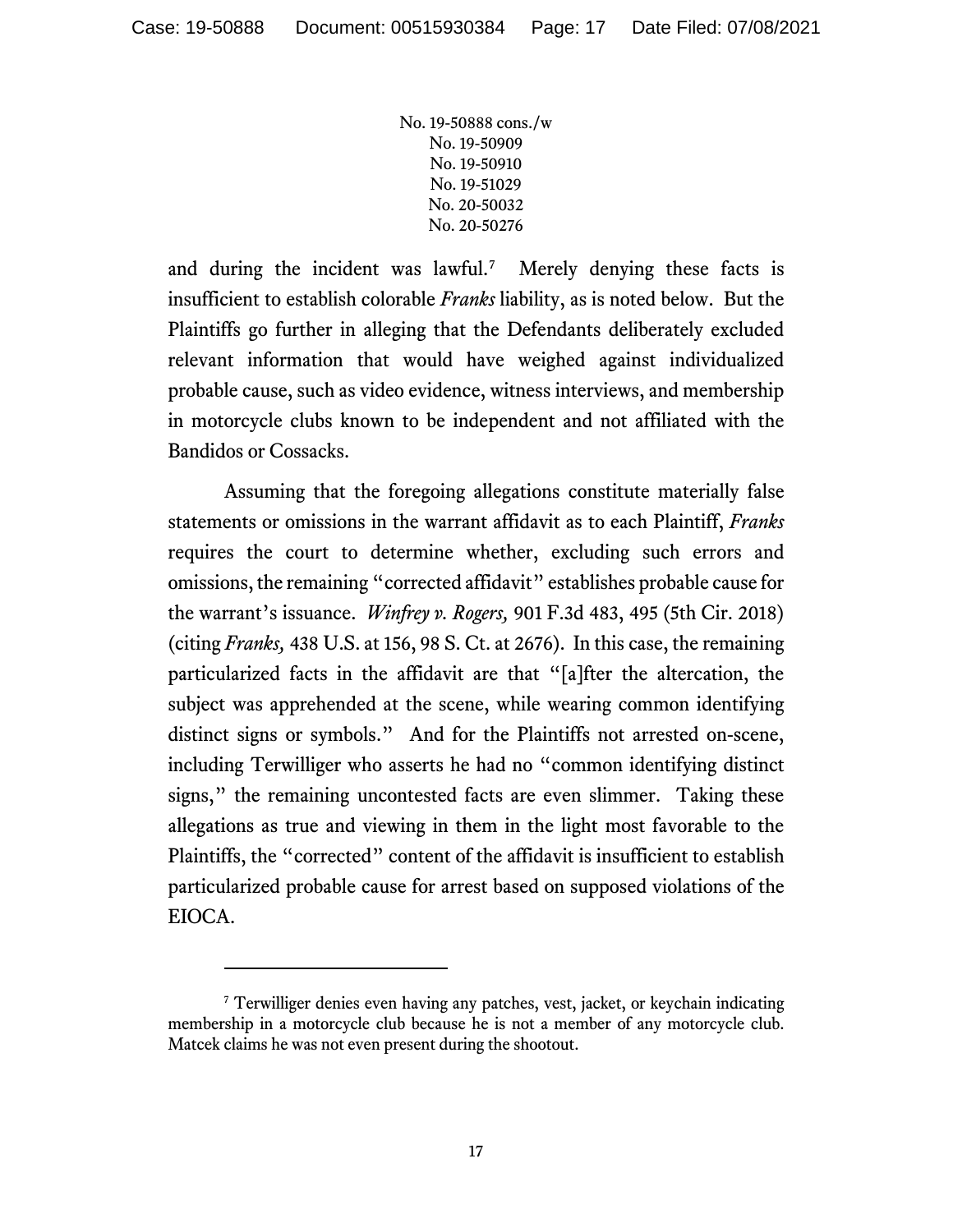*Franks*, of course, requires more than bare assertions of falsehood. Instead, they "must be accompanied by an offer of proof . . . [and] point out specifically the portion of the warrant affidavit that is claimed to be false; and they should be accompanied by a statement of supporting reasons." *Franks*, 438 U.S. at 171, 98 S. Ct. at 2684. Evidence must be proffered and "[a]ffidavits or sworn or otherwise reliable statements of witnesses should be furnished, or their absence satisfactorily explained." *Id*. While the Plaintiffs have met their burden of alleging a *Franks* violation sufficient to withstand the test of *Iqbal/Twombly*, if they press this litigation, they must offer tangible proof to overcome the "presumption of validity with respect to the affidavit supporting the . . . warrant." *Id*. Each Plaintiff must demonstrate that, as to him, the affidavit was deliberately or recklessly false.<sup>[8](#page-17-0)</sup>

# **2. Extent of** *Franks* **Liability**

In this circuit, a law enforcement officer "must have assisted in the preparation of, or otherwise presented or signed a warrant application in order to be subject to liability under *Franks*." *Melton*, 875 F.3d at 263. If an officer does not present or sign the affidavit, liability attaches only if "he helped prepare the complaint by providing information for use in it." *Id.* at 264. The analysis must consider the role played by each defendant.

<span id="page-17-0"></span><sup>&</sup>lt;sup>8</sup> Franks counsels that every statement in a warrant affidavit need not be "truthful" in an absolute sense. 438 U.S. at 165, 98 S. Ct. at 2681. This is because "probable cause may be founded upon hearsay and upon information received from informants, as well as information within the affiant's own knowledge that sometimes must be garnered hastily . . . [b]ut surely it is to be 'truthful' in the sense that the information put forth is believed or appropriately accepted by the affiant as true." *Id.* Further, allegations of negligence or innocent mistake are insufficient. *Id.* at 171, 98 S. Ct. at 2684.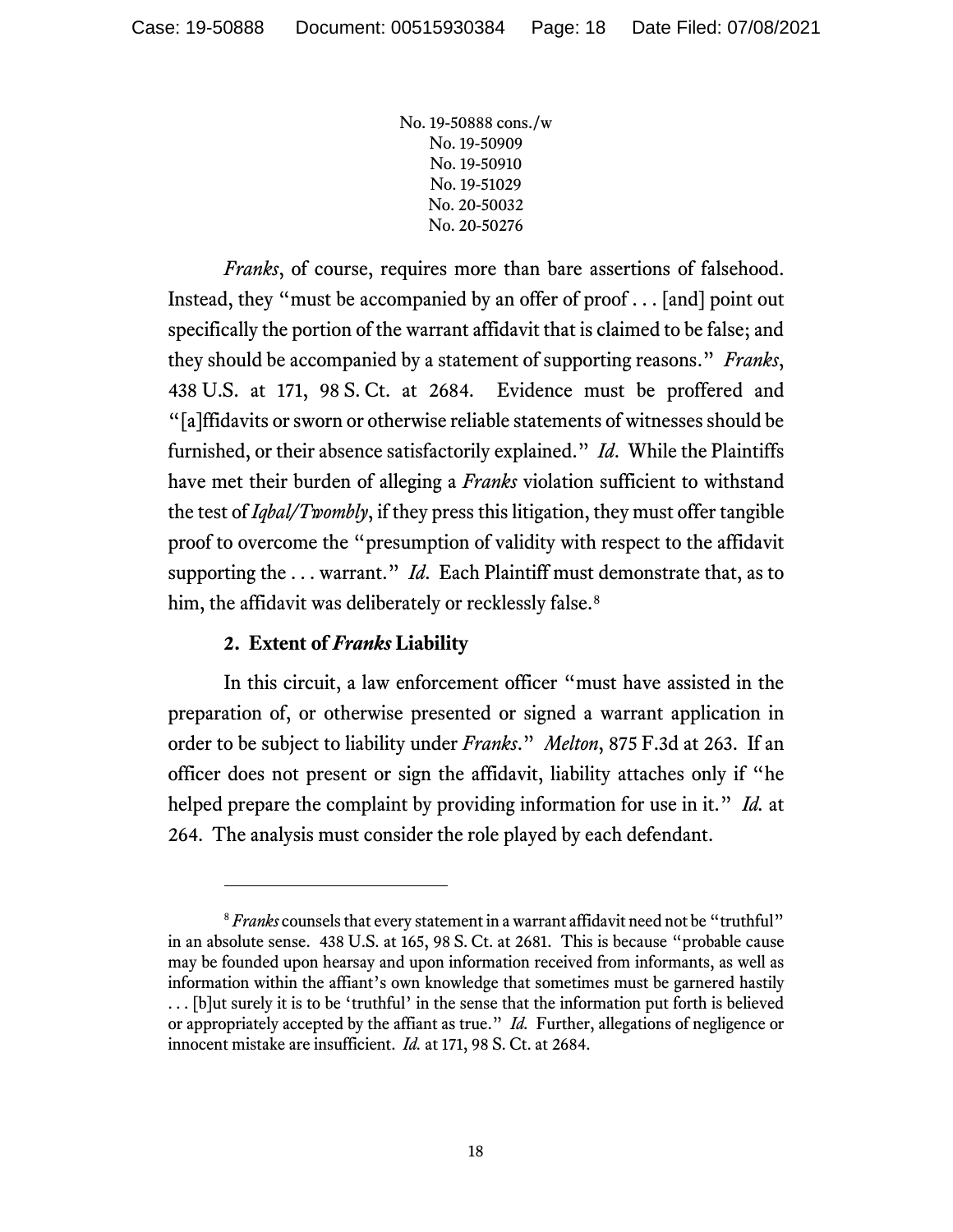Chavez, to begin, is within the compass of potential *Franks* liability because he signed the warrant affidavit and swore to the validity of the facts included in it. *Melton,* 875 F.3d at 263.[9](#page-18-0)

Reyna, however, neither signed nor swore to the affidavit. Thus, *Franks* liability can only attach if he provided material information for use in the affidavit. The Plaintiffs plead generally that Reyna, among others, "caused an affidavit against each Plaintiff to be presented." Such conclusory language is insufficient standing alone. In more detail, the Plaintiffs plead that Reyna was provided with evidence both from the scene and interviews of attendees. But, acting contrary to the information provided to him, he stated that "all bikers wearing colors" should be arrested. Accordingly, and treating his function as that of an investigator, Reyna generated the basic facts set out in the probable cause affidavit. Thus, the Plaintiffs allege that Reyna "knew the exact wording of the affidavit" and knew or recklessly disregarded the fact that, based on the exculpatory evidence he had learned, probable cause did not exist to arrest some individuals potentially fitting the warrant's criteria. These allegations are sufficient to tie him to potential *Franks*  liability.

Detective Rogers may also be implicated in potential *Franks* liability based on the pleadings. Taken in the light most favorable to their claim, the Plaintiffs allege he was a Waco Police Department gang detective who knowingly or with reckless disregard supplied false or materially misleading

<span id="page-18-0"></span><sup>&</sup>lt;sup>9</sup> That Chavez may have received information from others when authoring the affidavit is not, contrary to the Plaintiffs' contention, material to his liability under *Franks. See supra* note 8.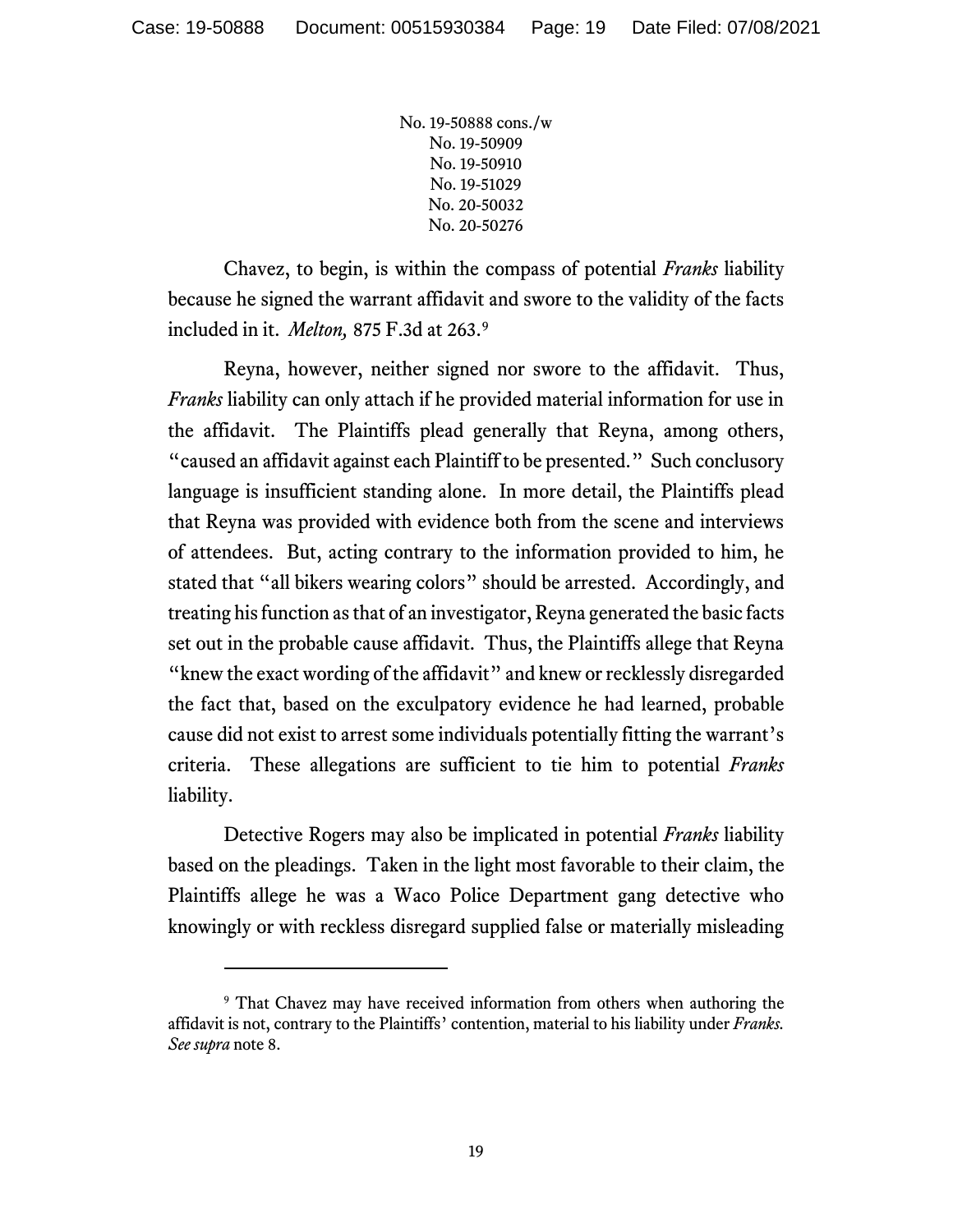information identifying the Plaintiffs as members of or affiliated with "criminal street gangs."

Liability, however, is not sufficiently alleged as to Asst. Police Chief Lanning or Chief Stroman. Lanning was present at the Twin Peaks and, according to the pleadings, was "actively involved" in the investigation and aware of the entirety of the factual circumstances as well as the contents of the affidavit. But under *Melton*, "awareness" is not tantamount to "assisting" in the preparation of the warrant, much less the same as preparing or signing the affidavit. Further, the Plaintiffs fail to sufficiently allege that he "provided" material information. *Hart*, 127 F.3d at 448. Chief Stroman, as the pleadings acknowledge, was in touch with these events while out of town vacationing on the east coast. He was allegedly informed by Reyna that sufficient probable cause existed to arrest individuals fitting the established criteria and he subsequently approved the arrests. Consequently, the Plaintiffs only allege generally that he "caused" the affidavit to be presented. This connection is insufficient under *Melton* and *Hart.*

# **C. Qualified Immunity**

When a defendant invokes qualified immunity, the burden shifts to the plaintiff to plead specific facts to overcome the defense. *McClendon v. City of Columbia*, 305 F.3d 314, 323 (5th Cir. 2002) (en banc). To discharge this burden, plaintiffs must successfully allege that the defendants "violated a statutory or constitutional right, and . . . that the right was 'clearly established' at the time of the challenged conduct." *Morgan v. Swanson*, 659 F.3d 359, 370 (5th Cir. 2011). "To be 'clearly established' for purposes of qualified immunity, '[t]he contours of the right must be sufficiently clear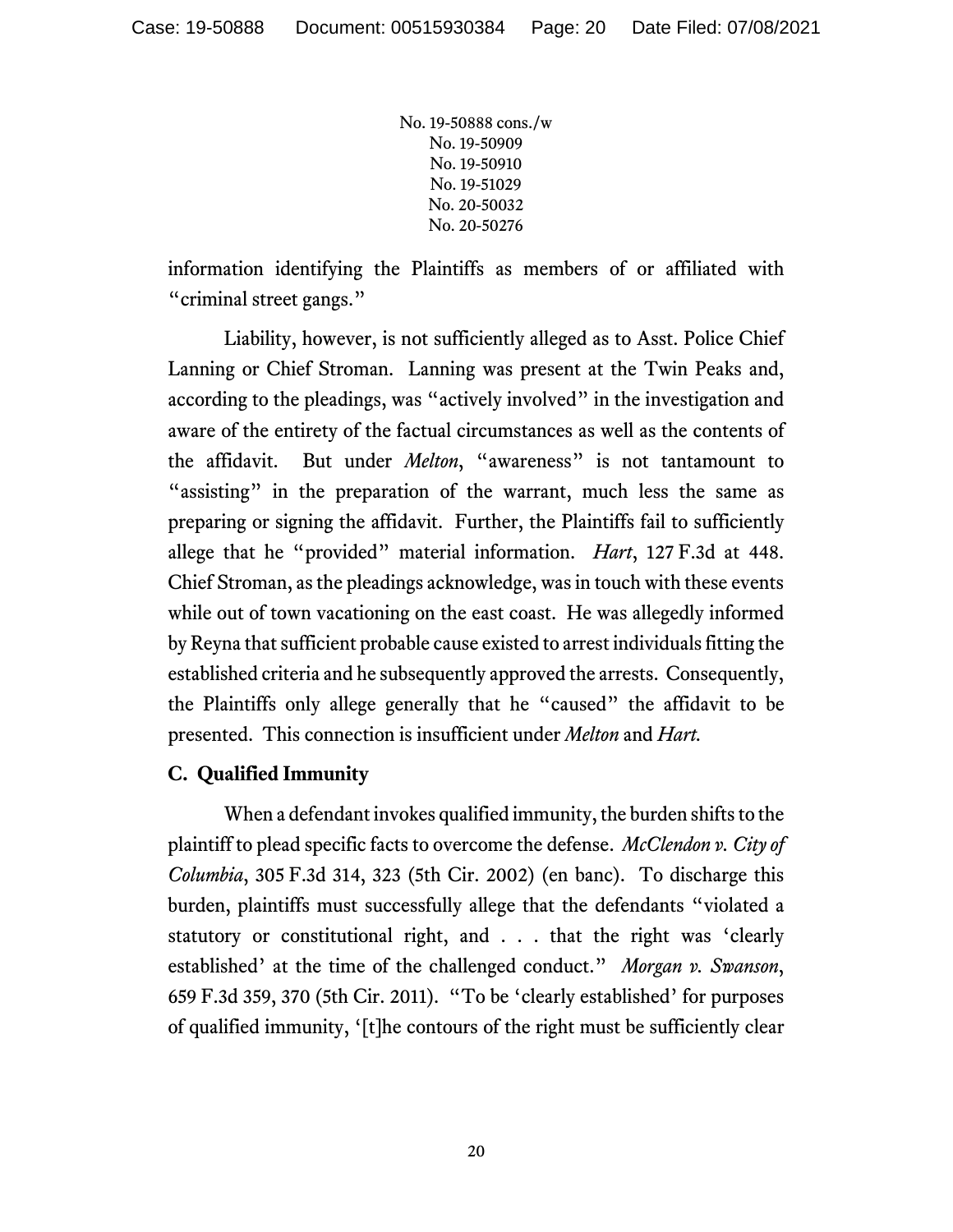that a reasonable official would understand that what he is doing violates that right.'" *Kinney v. Weaver*, 367 F.3d 337, 349–50 (5th Cir. 2004) (en banc). The key purpose is to create "fair warning," thus the "clearly established" prong can be satisfied "despite notable factual distinctions between the precedents relied on and the cases then before the Court, so long as the prior decisions gave reasonable warning that the conduct then at issue violated constitutional rights." *Hope v. Pelzer*, 536 U.S. 730, 740, 122 S. Ct. 2508, 2516 (2002).

The Plaintiffs here assert the clearly established right to be free from arrest without a good faith showing of probable cause. *Winfrey*, 901 F.3d at 494. Further, it is clearly established that a warrant is not evidence of probable cause "if (1) the affiant, in support of the warrant, includes 'a false statement [made] knowingly and intentionally, or with reckless disregard for the truth' and (2) 'the allegedly false statement is necessary to the finding of probable cause.'"[10](#page-20-0) *Id.* (quoting *Franks*, 438 U.S. at 155–56, 98 S. Ct. at 2676).

As described above, accepting the Plaintiffs' well-pleaded allegations as true, we agree with the district court that the Plaintiffs state a plausible *Franks* claim against Defendants Chavez, Reyna, and Rogers. We do not opine further on whether the Plaintiffs may ultimately adduce evidence of these Defendants' deliberate or reckless misstatements or omissions

<span id="page-20-0"></span><sup>&</sup>lt;sup>10</sup> Since the Warrants Clause dictates that "no Warrants shall issue, but upon probable cause, supported by Oath or affirmation," a warrant presumptively establishes probable cause. U.S. CONST. amend. IV, cl. 2. That presumption can be attacked, primarily through a claim under *Malley* or *Franks*.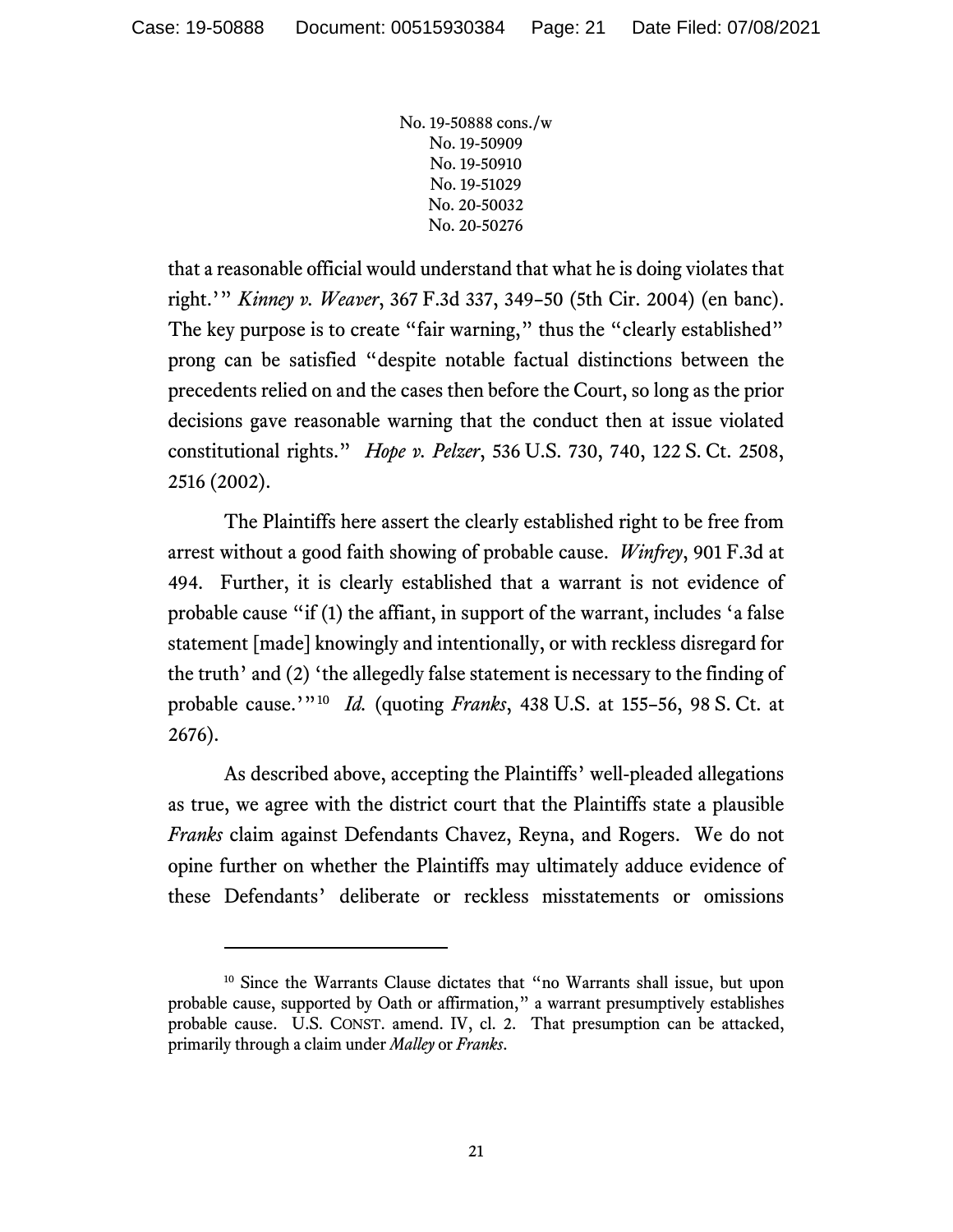sufficient to prove the case and deprive the Defendants of qualified immunity.<sup>[11](#page-21-0)</sup>

## **D. Alternate Theories of Liability**

In addition to their *Franks* claim, the Plaintiffs also allege conspiracy and bystander claims. Neither survives. To support a conspiracy claim under § 1983, the plaintiff must allege facts that suggest "an agreement between the . . . defendants to commit an illegal act" and "an actual deprivation of constitutional rights." *Cinel v. Connick*, 15 F.3d 1338, 1343 (5th Cir. 1994). The complaint states that the Defendants "entered into a conspiracy to deprive Plaintiffs of their right to be free from unlawful seizure" and "acted in concert either to orchestrate or to carry out the illegal seizure . . . when they knew there was no probable cause to arrest them." The complaint further states that the Defendants "caused a warrant to be issued" and were aware that Chavez was swearing to a false statement and "encouraged [him]." Absent from the complaint is any sufficiently pled agreement to violate the Plaintiffs' constitutional rights. "A conclusory allegation of agreement at some unidentified point does not supply facts adequate to show illegality." *Twombly*, 550 U.S. at 557, 127 S. Ct. at 1966.

Regarding bystander liability, this court has held that "an officer who is present at the scene and does not take reasonable measures to protect a suspect from another officer's [constitutional violation] may be liable under

<span id="page-21-0"></span><sup>&</sup>lt;sup>11</sup> We also do not opine on whether, to the extent Chavez and Rogers each relied on legal advice supplied by D.A. Reyna, they may not have had the *mens rea* necessary for a *Franks* violation.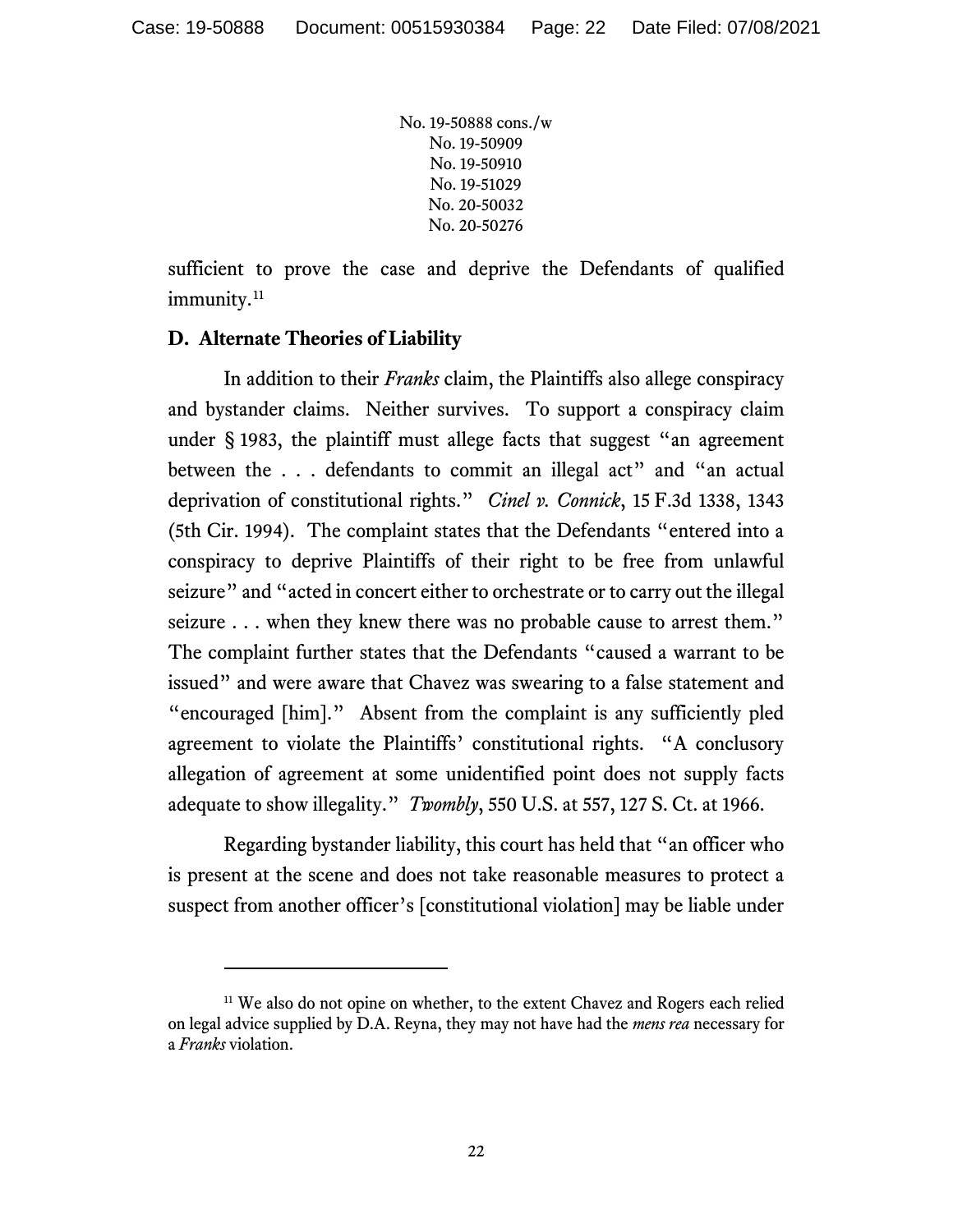section 1983." *Hale v. Townley*, 45 F.3d 914, 919 (5th Cir. 1995). The Plaintiffs allege "that all of the individual Defendants (1) knew that a fellow officer was violating their rights by arresting them without probable cause; (2) had a reasonable opportunity to prevent the harm; and (3) chose not to act." When first asserting bystander liability in their response to the motion to dismiss, the Plaintiffs described in two paragraphs the Fifth Circuit case law and the enumerated elements of the claim, but nothing more. "A pleading that offers 'labels and conclusions' or 'a formulaic recitation of the elements of a cause of action will not do.'" *Iqbal*, 556 U.S. at 678, 129 S. Ct. at 1949 (quoting *Twombly*, 550 U.S. at 555, 127 S. Ct. at 1966). The district court erroneously allowed these claims to proceed.

## **III. CONCLUSION**

For the foregoing reasons, the district court's judgment denying qualified immunity to Stroman and Laming is REVERSED and RENDERED. The judgment denying immunity to Reyna, Chavez and Rogers is AFFIRMED IN PART as to potential *Franks* liability but REVERSED IN PART as to conspiracy and bystander claims, and the case is REMANDED for further proceedings.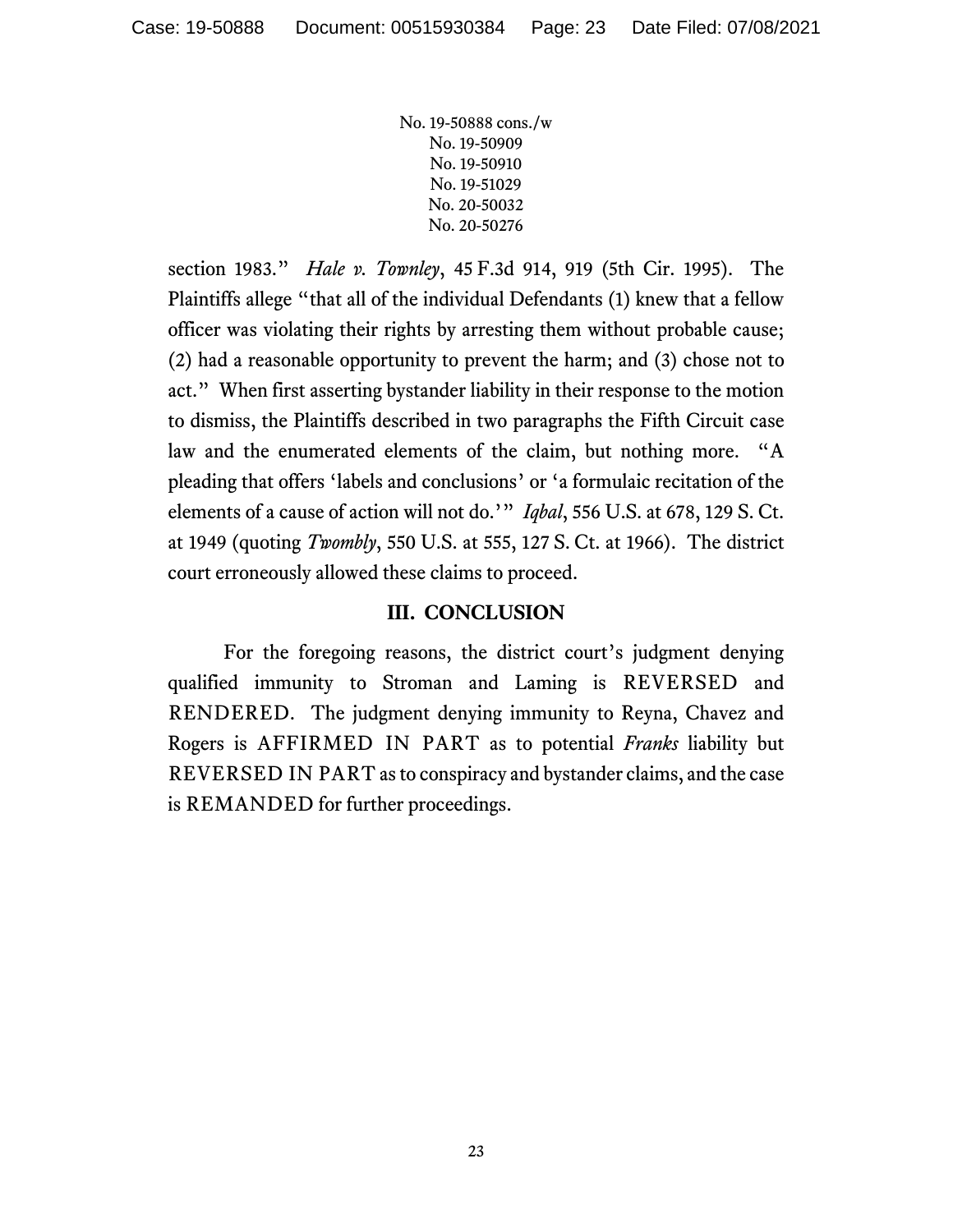Stephen A. Higginson, *Circuit Judge*, concurring in part and dissenting in part:

I agree with the majority that the Plaintiffs have done enough to survive the motion to dismiss stage. But I disagree as to the theory on which they should be permitted to proceed. I therefore respectfully dissent as to part II.B-C.

In my view, the warrant affidavit at the center of this case has a *Malley*  defect, not a *Franks* defect. This court has held that a warrant affidavit that facially lacks probable cause can't trigger the *Franks* analysis. *Blake v. Lambert*, 921 F.3d 215, 222 (5th Cir. 2019) (citing *Kohler v. Englade*, 470 F.3d 1104, 1113-14 (5th Cir. 2006)). That is because if a warrant affidavit lacks probable cause on its face, any included false statement or omission can't be *material* to the existence of probable cause. *Kohler*, 470 F.3d at 1113 ("Th[e] materiality analysis presumes that the warrant affidavit, on its face, supports a finding of probable cause."). Thus, a facially deficient affidavit must be assessed under *Malley* rather than *Franks*. *Id.* at 1113-14.

The majority describes that "the warrant affidavit sufficiently alleged probable cause to arrest those *to whom its facts applied*." *Ante* at 15 (majority op.) (emphasis added). But therein lies the problem: the warrant affidavit does not tell us to whom the facts apply. I see no particularized probable cause on the face of the challenged warrant affidavit that connects the subject of the warrant to the crime of EIOCA that is alleged to have occurred. *See Maryland v. Pringle*, 540 U.S. 366, 371 (2003) (describing that probable cause "must be particularized with respect to the person to be searched or seized" (citation omitted)).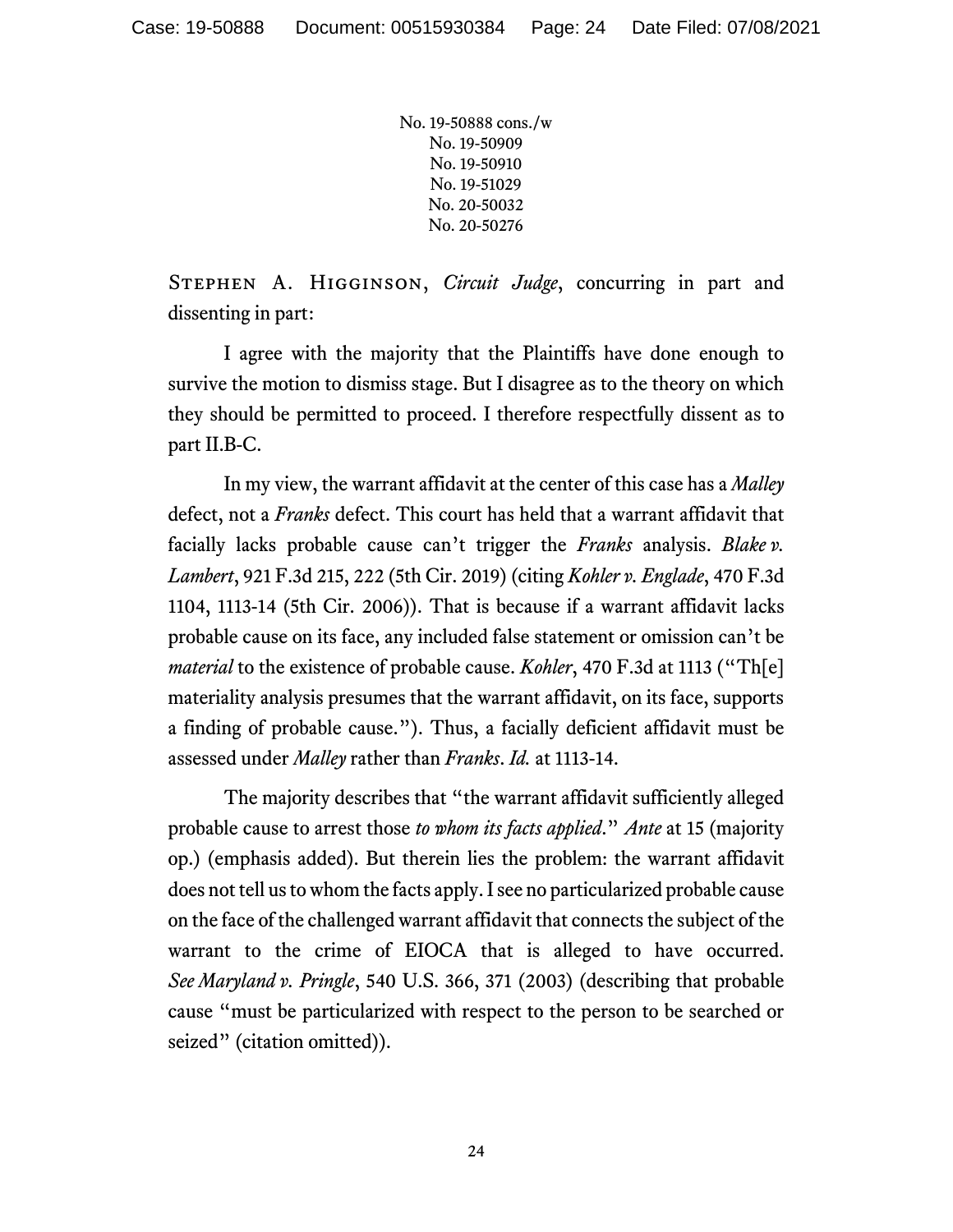I agree with much of the majority's analysis. First, I agree with the majority that the warrant affidavit, on its face, supplies probable cause to conclude that unspecified members of the Bandidos and Cossacks committed EIOCA at the Twin Peaks shootout. *See ante* at 15 (majority op.)*.* The affidavit is flush with general facts that describe the involvement of the Bandidos and Cossacks in the mayhem. However, the only statement in the affidavit that is specific to the subject of the warrant is the following: "After the altercation, the subject was apprehended at the scene, while wearing common identifying distinct signs or symbols."[1](#page-24-0) Second, I further agree with the majority that this statement alone does not provide particularized probable cause to arrest any of the Plaintiffs for EIOCA. *See id.* at 17.

Additionally, the warrant affidavit begins as follows:

<span id="page-24-0"></span><sup>&</sup>lt;sup>1</sup> This description is a slightly modified copy and paste of the definition of "criminal street gang" from the Texas penal code. *See* TEX. PENAL CODE § 71.01(d) ("'Criminal street gang' means three or more persons having a common identifying sign or symbol or an identifiable leadership *who* continuously or regularly associate in the commission of criminal activities." (emphasis added)). Note that, in the warrant affidavit, the word "who" in the statute has been replaced with "or," rendering the full sentence grammatically nonsensical. *See ante* at 8 (majority op.).

<sup>[</sup>O]n or about May 17, 2015, in McLennan County, Texas, the said did then and there, as a member of a criminal street gang, commit or conspire to commit murder, capital murder, or aggravated assault, against the laws of the State.

*Id*. I understand this initial statement to be a description of the elements of the arresting offense—EIOCA—rather than a factual statement in support of probable cause. Indeed, the very next statement in the affidavit reads: "My probable cause for said belief and accusation is as follows." Thus, the description of the subject as "a member of a criminal street gang" is a legal conclusion rather than a factual statement that could form the basis of a *Franks* claim.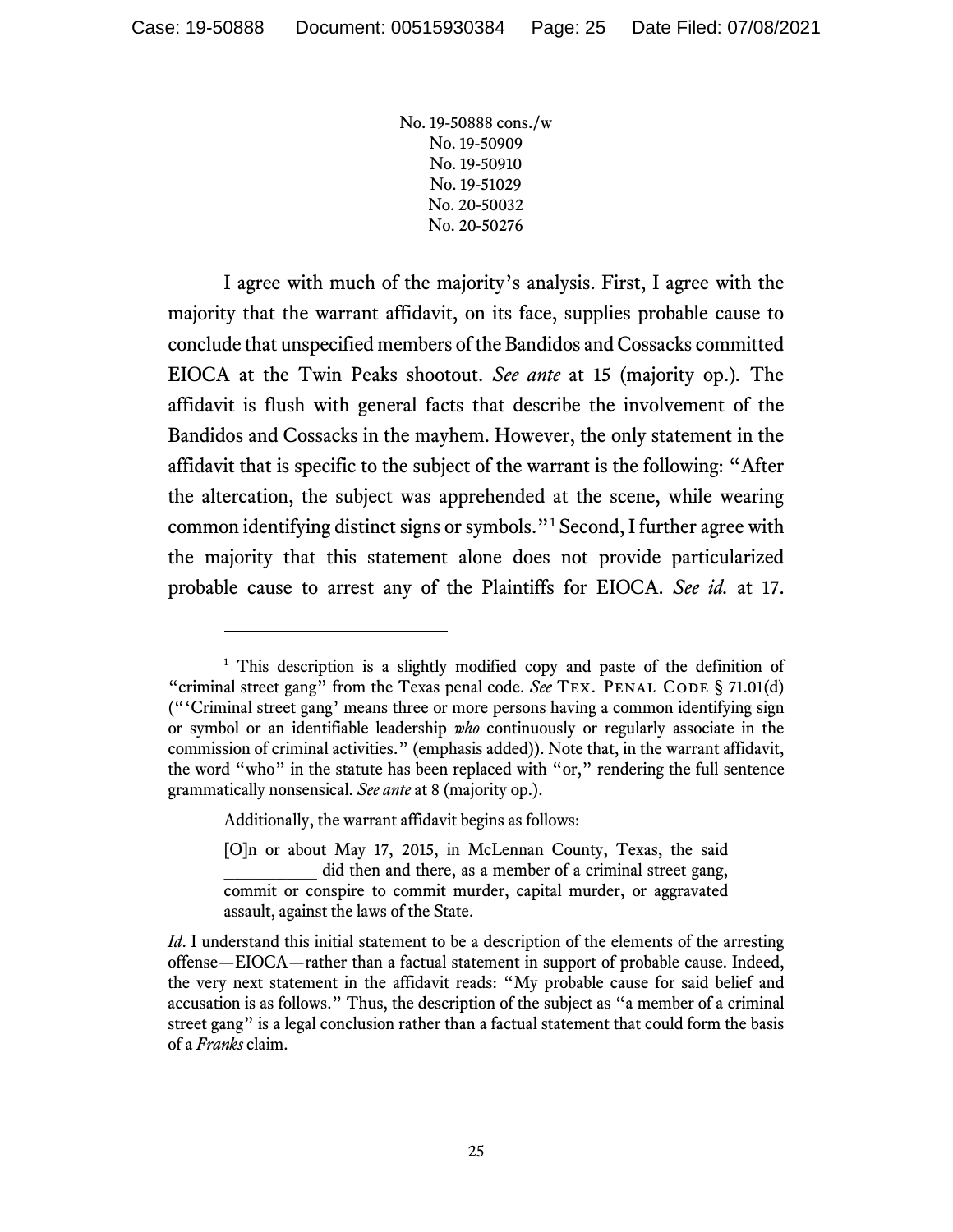Crucially, the affidavit does not describe *what* "common identifying distinct signs or symbols" the subject was wearing, or even what group or association the signs or symbols purportedly identify. There is thus nothing in that statement that connects the subject to the Bandidos or Cossacks and the EIOCA that members of those groups were alleged to have committed at the Twin Peaks.

Given that the above statement is the *only* particularized statement about the subject of the warrant on the face of the affidavit, I am unable to find the particularized probable cause the majority says existed before it "correct[s]" the affidavit. *See id.* What materially false statement has been removed? Has a materially exculpatory fact been inserted that negates preexisting probable cause? The majority does not say. If, for example, the affidavit had said that the subject of the warrant was a member of the Bandidos or Cossacks (or was wearing *their* signs and symbols), then that would be a material statement that Plaintiffs have plausibly alleged to be false. But there is no such statement. And without such a statement, particularized probable cause does not exist on the face of the warrant affidavit.

In fairness to the majority, the interlocutory nature of this appeal, which Defendants-Appellants have brought to challenge the district court's denial of qualified immunity with respect to a *Franks* theory of liability, does not afford the opportunity to squarely address the district court's dismissal of Plaintiffs' *Malley* claims, which, in my analysis, was erroneous. Neither party has briefed the issue of whether this panel could—or should—exercise pendant appellate jurisdiction over the dismissed *Malley* claims instead of

26